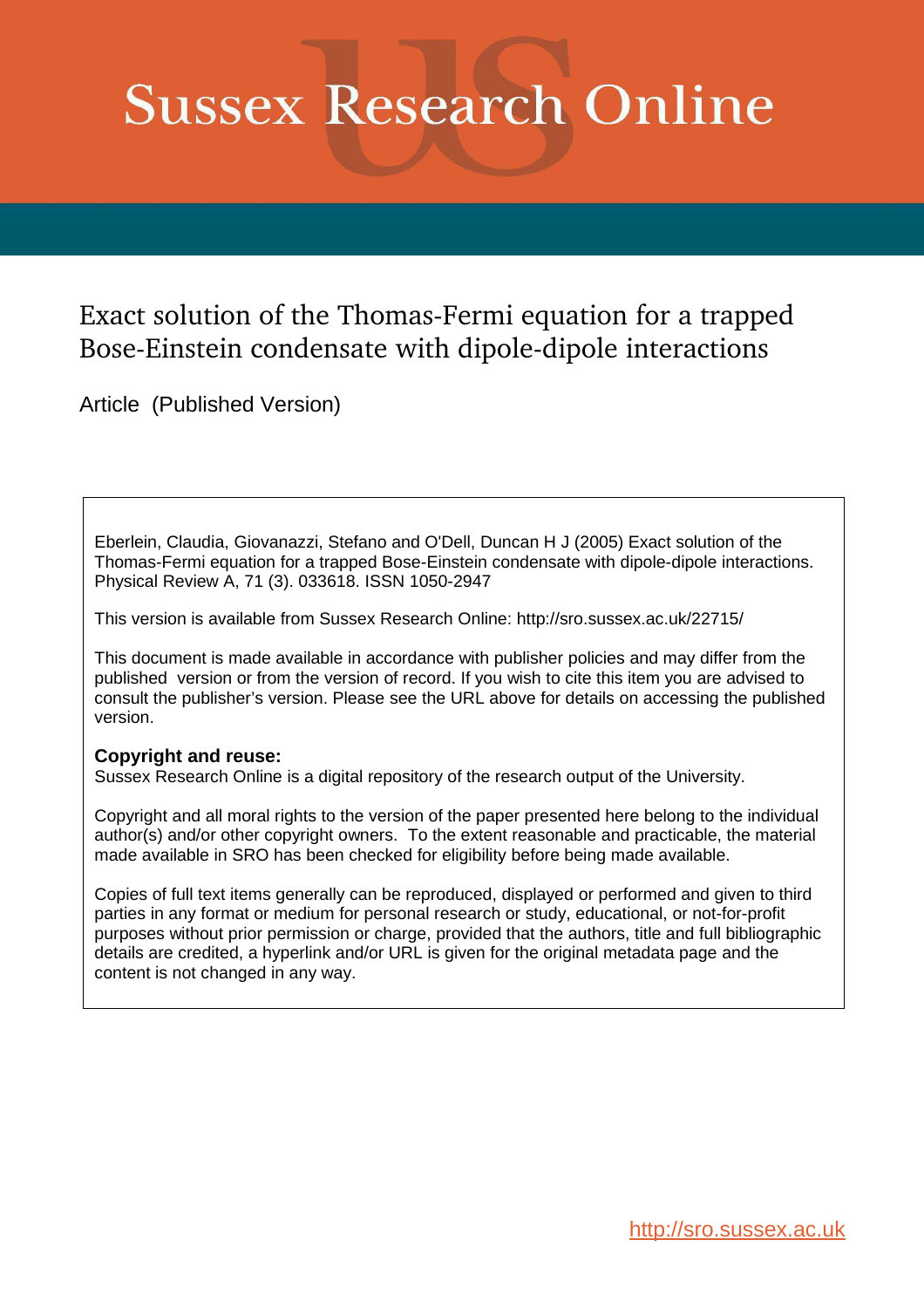### **Exact solution of the Thomas-Fermi equation for a trapped Bose-Einstein condensate with dipole-dipole interactions**

Claudia Eberlein,<sup>1</sup> Stefano Giovanazzi,<sup>2</sup> and Duncan H. J. O'Dell<sup>1</sup>

<sup>1</sup>*Department of Physics & Astronomy, University of Sussex, Falmer, Brighton BN1 9QH, England* 2 *School of Physics & Astronomy, University of St Andrews, North Haugh, St. Andrews KY16 9SS, Scotland*  $(Received 20 August 2004; published 15 March 2005)$ 

We derive an exact solution to the Thomas-Fermi equation for a Bose-Einstein condensate (BEC) which has dipole-dipole interactions as well as the usual *s*-wave contact interaction, in a harmonic trap. Remarkably, despite the nonlocal anisotropic nature of the dipolar interaction the solution is an inverted parabola, as in the pure *s*-wave case, but with a different aspect ratio. We explain in detail the mathematical tools necessary to describe dipolar BECs with or without cylindrical symmetry. Various properties such as electrostriction and stability are discussed.

DOI: 10.1103/PhysRevA.71.033618 PACS number(s): 03.75.Hh, 34.20.Cf, 32.80.Qk, 75.80.+q

#### **I. INTRODUCTION**

Usually the dominant interatomic interactions in an atomic Bose-Einstein condensate (BEC) are asymptotically of the van der Waals (vdW) type, which falls off as  $r^{-6}$  and is short range in comparison to the de Broglie wavelength of the atoms. These interactions can be incorporated into a mean-field description of the condensate via a  $\delta$ -function pseudopotential  $[1,2]$ 

$$
U(\mathbf{r}) = 4\pi\hbar^2 a_s \delta(\mathbf{r})/m \equiv g \delta(\mathbf{r}),\tag{1}
$$

involving just the *s*-wave scattering length *a<sup>s</sup>* and atomic mass *m*. The interactions then appear as a cubic nonlinearity in the Gross-Pitaevskii equation  $\lceil 3 \rceil$  for the order parameter  $\psi(\mathbf{r})$  of a trapped zero-temperature BEC:

$$
\mu \psi(\mathbf{r}) = \left\{ -\frac{\hbar^2}{2m} \nabla^2 + V_{\text{trap}}(\mathbf{r}) + g |\psi(\mathbf{r})|^2 \right\} \psi(\mathbf{r}), \qquad (2)
$$

where  $\mu$  is the chemical potential. The trapping potential *V*<sub>trap</sub> due to a magnetic or optical trap is typically harmonic,  $V_{\text{trap}} = (m/2) [\omega_x^2 x^2 + \omega_y^2 y^2 + \omega_z^2 z^2].$ 

The Thomas-Fermi regime for a trapped BEC is reached when the zero-point kinetic energy is vanishingly small in comparison to both the potential energy due to the trap and the interaction energy between atoms  $[2]$ . Many of the current atomic BEC experiments [1] satisfy these conditions, which tend to hold for condensates containing a large number of atoms. When the kinetic energy is neglected the timeindependent Gross-Pitaevskii equation (2) can be trivially solved for the static condensate density,

$$
n(\mathbf{r}) \equiv |\psi(\mathbf{r})|^2 = [\mu - V_{\text{trap}}(\mathbf{r})]/g \text{ for } n(\mathbf{r}) \ge 0,
$$
 (3)

and  $n(r)=0$  elsewhere. Thus the density profile is completely determined by the trapping potential, and in a harmonic trap  $n(\mathbf{r})$  has an (inverted) parabolic profile and the same aspect ratio as the trap.

Our aim here is to obtain similar exact results for a BEC in which dipole-dipole interactions play an important role. Compared to the vdW interaction the dipolar interaction is long range and anisotropic, and consequently these systems can be expected to exhibit novel behavior including unusual stability properties  $[4–6]$ , exotic ground states such as supersolid  $[7,8]$  and checkerboard phases  $[8]$ , and modified excitation spectra  $[9,10]$ , even to the extent of a roton minimum  $[11–13]$  in the dispersion relation. We have recently reported on the exact dynamics of a dipolar BEC in the Thomas-Fermi limit  $[14]$ , including the quadrupole and monopole shape oscillation frequencies. Here we give the full derivation of the static solution, which was only stated in  $[14]$ , and investigate stability and electrostriction (change in volume due to an applied electric field). We also calculate the dipoledipole potential outside the boundary of the condensate, which has a bearing on the distribution of thermal atoms and on the stability of a dipolar BEC, but also on a lattice array of dipolar BECs, since the effective giant dipole on each site is coupled to its neighbors by dipole-dipole interactions  $[15]$ .

The long-range part of the interaction between two dipoles separated by **r** and aligned by an external field along a unit vector  $\hat{\mathbf{e}}$  is given by

$$
U_{\rm dd}(\mathbf{r}) = \frac{C_{\rm dd}}{4\pi} \hat{e}_i \hat{e}_j \frac{(\delta_{ij} - 3\hat{r}_i \hat{r}_j)}{r^3},\tag{4}
$$

where the coupling  $C_{dd} / (4\pi)$  depends on the specific realization. Marinescu and You  $[16]$  investigated the low-energy scattering of two atoms with dipole-dipole interactions induced by a static electric field,  $\mathbf{E} = E\hat{\mathbf{e}}$ , so that  $C_{dd} = E^2 \alpha^2 / \epsilon_0$ .  $Yi$  and You [17] then went on to consider a BEC composed of such atoms. Another possible scenario is permanent magnetic dipoles *d<sup>m</sup>* aligned by an external magnetic field, **B**  $=$ Bê, leading to a coupling  $C_{dd} = \mu_0 d_m^2$ . A BEC with magnetic dipole-dipole interactions was first discussed by Góral, Rzążewski, and Pfau  $[4]$ . A measure of the strength of the long-range dipole-dipole interaction relative to the *s*-wave scattering energy is provided by the dimensionless quantity

$$
\varepsilon_{\rm dd} \equiv \frac{C_{\rm dd}}{3g}.\tag{5}
$$

This definition arises naturally from an analysis of the frequencies of collective excitations (Bogoliubov spectrum) in a *homogeneous* dipolar BEC [4,18]. As we shall see later on,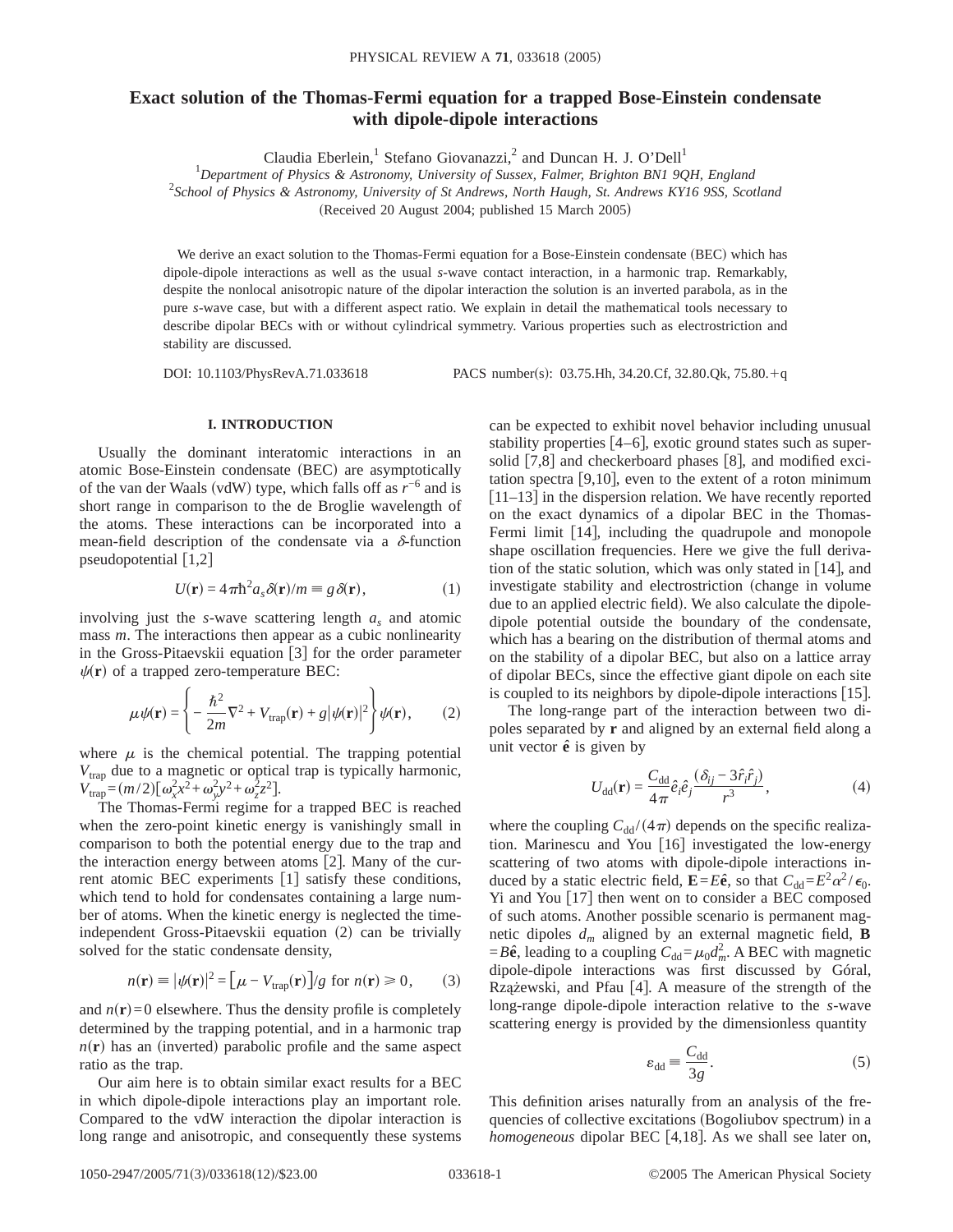the BEC is stable as long as  $0 \le \varepsilon_{dd} < 1$ , but loses that stability in the Thomas-Fermi limit when  $\varepsilon_{dd} > 1$ . Note that in the presence of a strong electric field the *s*-wave scattering length can be modified [9,16], and therefore g and hence  $\varepsilon_{dd}$ should be treated as effective quantities when dealing with electrically induced dipoles.

The plan of this paper is as follows.

Section II briefly outlines some of the experimental possibilities for realizing a dipolar BEC.

Sections III and IV set up the mathematical framework for describing a harmonically trapped BEC with both shortrange *s*-wave and long-range dipole-dipole interactions. The key point is that the problem of interacting dipoles can be reduced to the problem of static charges with Coulomb interactions and thus the well-known machinery of electrostatics brought to bear. For oblate or prolate BECs with cylindrical symmetry one can work in spheroidal coordinates where expressions for the Coulomb potential are readily available.

Section V gives the mean-field potential inside the BEC due to dipole-dipole interactions, as calculated from the electrostatic analogy. The radii of the condensate as a function of the dipolar interaction strength are calculated.

Section VI calculates the dipolar potential outside the condensate. The existence of this potential is unique to BECs with long-range interactions; it does not occur in the usual case of short-range *s*-wave interactions.

Section VII discusses three instabilities expected to be present in a dipolar BEC: local density perturbations, scaling deformations, and a "Saturn-ring" instability, which is due to a local minimum in the potential outside the condensate and peculiar to the case of long-range interactions.

Section VIII calculates the electrostriction (change in volume) of a dipolar BEC as a function of the dipolar interaction strength. It also works out the effect of dipolar interactions upon the release energy of the BEC. The release energy allows a straight-forward experimental measurement of dipolar interactions.

Section IX gives a summary of the most important results and key formulas.

The Appendix explains the mathematics that one needs if the BEC does not have cylindrical symmetry—i.e., if all three condensate axes are different.

#### **II. EXPERIMENTAL REALIZATION**

The magnetic dipole-dipole interaction between two atoms is determined by their magnetic moment, which for alkali metals can be up to  $d_m = 1 \mu_B$  (one Bohr magneton). However, the magnetic dipole-dipole interaction between alkali-metal atoms is usually masked by a stronger *s*-wave interaction. <sup>87</sup>Rb has an *s*-wave scattering length of  $a_s$  $\approx$  103 $a_0$  (Bohr radii), and so the ratio between the dipoledipole interaction strength and the *s*-wave scattering strength, as defined by Eq. (5), is  $\varepsilon_{dd} \approx 0.007$ . For Na one finds  $\varepsilon_{dd} \approx 0.004$ . Thus, magnetic dipolar effects in alkalimetal BECs are small, at least in the stationary case. Throughout this paper we imagine an experimental setup where the atomic dipoles are aligned by an external field. If this external field is rotated in resonance with a collective excitation frequency of the system, then the presence of dipolar interactions could be demonstrated even in a Rb or Na condensate  $[18]$ . An alternative method to enhance the role played by dipolar interactions is of course to reduce the *s*-wave interaction using a Feshbach resonance [19].

However, as pointed out in  $[4]$ , one atom that has an intrinsically large dipole moment is chromium: it has *d<sup>m</sup>*  $=6\mu$ <sup>B</sup>. The more common bosonic isotope <sup>52</sup>Cr has *a<sub>s</sub>*  $=(170\pm40)a_0$  [20], yielding  $\varepsilon_{dd} \approx 0.089$ . The less common bosonic isotope <sup>50</sup>Cr has  $a_s = (40 \pm 15)a_0$  [20], which leads to the much higher  $\varepsilon_{dd} \approx 0.36$ . So far two experiments [20,21] have achieved promising results towards cooling chromium to degeneracy. In a crossed optical trap with  $\omega_x = \omega_y = 2\pi$  $\times$ 170 s<sup>-1</sup> and  $\omega_z$ =2 $\pi$ ×240 s<sup>-1</sup>, atom numbers in a <sup>52</sup>Cr BEC on the order of  $N=10^4$  appear to be within reach [22]. The trap anisotropy  $\gamma = \omega_z / \omega_x = 1.41$  has been chosen because it promises to be optimal for enhancing condensate shape deformations induced by dipolar interactions upon ballistic expansion  $[23]$ . In a harmonically trapped BEC with just *s*-wave scattering, the criterion for the Thomas-Fermi limit is that the parameter  $Na<sub>s</sub>/a<sub>ho</sub>$  must be large [2], where  $a<sub>ho</sub>$  $=\sqrt{\hbar/m\omega}$  is the harmonic oscillator length of the trap and *N* is the total number of atoms. For an experiment with  ${}^{52}Cr$ under the conditions listed above, one finds  $Na_s/a_{\text{ho}} \approx 10^2$ , so that an analysis within the Thomas-Fermi regime is appropriate.

Other suggestions to realize BECs with strong dipolar interactions include polar molecules  $[4]$ , a variety of which have recently been cooled and trapped  $\left[24,25\right]$ , and Rydberg atoms [5]. Generally speaking, molecules can have much larger electric polarizabilities than atoms, so the formation by photoassociation of ultracold heteronuclear molecules [26] and, in particular, the remarkable realization of molecular BECs  $[27]$  are very significant steps on the road to making a dipolar superfluid.

Laser-induced (dynamic) dipole-dipole interactions differ from the static case of Eq.  $(4)$  by extra retarded terms, including an  $r^{-1}$  term which is always attractive; they are discussed in Refs.  $[28,29]$ . In certain situations this very-longrange part of the interaction is important and can be responsible for unique features such as self-binding and plasmonlike collective excitations. Here, however, we confine ourselves to the static case, which could be realized by static fields, but also by using a laser provided the atomic separation is considerably smaller than the laser wavelength.

#### **III. THOMAS-FERMI EQUATION FOR A DIPOLAR BEC**

Proceeding from the Thomas-Fermi equation for a static BEC—i.e., the time-independent Gross-Pitaevskii equation without the kinetic energy term—we seek an exact solution for the density  $n(\mathbf{r})$  of a condensate with both dipole-dipole interactions and the usual short-range *s*-wave scattering in a harmonic trap, which for simplicity (though not necessity) we take to be cylindrically symmetric  $(\omega_x = \omega_y)$ . The Thomas-Fermi equation then reads

$$
\mu = \frac{1}{2}m(\omega_x^2 \rho^2 + \omega_z^2 z^2) + gn(\mathbf{r}) + \Phi_{dd}(\mathbf{r}),\tag{6}
$$

where  $\rho^2 = x^2 + y^2$  and  $\Phi_{dd}(\mathbf{r})$  is the mean-field potential due to dipole-dipole interactions: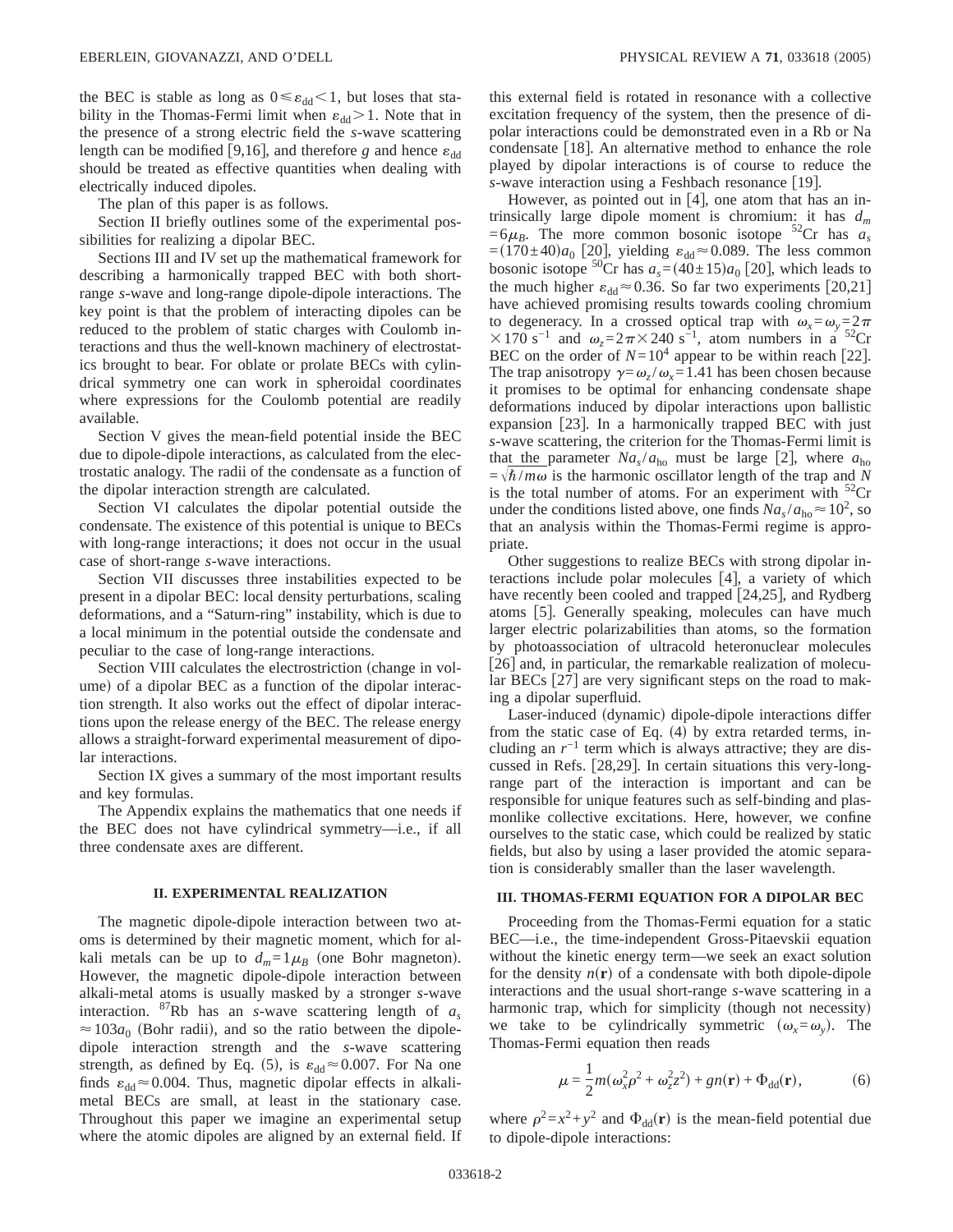$$
\Phi_{\rm dd}(\mathbf{r}) \equiv \int d^3 r' U_{\rm dd}(\mathbf{r} - \mathbf{r}') n(\mathbf{r}'). \tag{7}
$$

The intuitive form of Eq.  $(7)$ , which corresponds to the Born approximation for two-body scattering, has been shown by Yi and You  $[9]$  to be accurate for dipole moments of the order of a Bohr magneton and collisions away from any shape resonances. Recently Derevianko [30] proposed a more sophisticated approach to the dipolar scattering problem which suggests that dipole-dipole interactions can be substantially larger than previously estimated  $[31]$ . However, it appears that, provided the condensate is not too strongly deformed, the basic form of Eq.  $(7)$  with the bare interaction (4) remains valid, albeit with a renormalized coupling  $C_{\rm dd}$  [31].

The presence of the nonlocal dipolar mean-field potential  $\Phi_{dd}(\mathbf{r})$  means that the Thomas-Fermi equation (6) is an integral equation and so less trivial to solve than in the purely local  $\delta$ -function pseudopotential case. However, it is straightforward to demonstrate that this equation also admits an inverted parabola as a self-consistent solution. We begin our analysis with a suggestive recasting of the dipole-dipole term using the mathematical identity

$$
\frac{(\delta_{ij} - 3\hat{r}_i \hat{r}_j)}{r^3} = -\nabla_i \nabla_j \frac{1}{r} - \frac{4\pi}{3} \delta_{ij} \delta(\mathbf{r}).
$$
 (8)

We can then write

$$
\Phi_{\rm dd}(\mathbf{r}) = -C_{\rm dd}\hat{e}_i\hat{e}_j \left(\nabla_i \nabla_j \phi(\mathbf{r}) + \frac{\delta_{ij}}{3} n(\mathbf{r})\right),\tag{9}
$$

with

$$
\phi(\mathbf{r}) \equiv \frac{1}{4\pi} \int \frac{d^3 r' n(\mathbf{r}')}{|\mathbf{r} - \mathbf{r}'|}.
$$
 (10)

The problem thereby reduces to an analogy with electrostatics, and we need only calculate the "potential"  $\phi(\mathbf{r})$  arising from the "static charge" distribution  $n(\mathbf{r})$ . In particular,  $\phi(\mathbf{r})$ given by Eq. (10) must obey Poisson's equation  $\nabla^2 \phi =$  $-n(r)$ . We adopt the following inverted parabola as an ansatz for the density profile of an *N*-atom condensate:

$$
n(\mathbf{r}) = n_0 \left[ 1 - \frac{\rho^2}{R_x^2} - \frac{z^2}{R_z^2} \right] \text{ for } n(\mathbf{r}) \ge 0,
$$
 (11)

with radii  $R_x = R_y$  and  $R_z$  and where the central density  $n_0$  is constrained by normalization to be

$$
n_0 = 15N/(8\pi R_x^2 R_z). \tag{12}
$$

Then Poisson's equation is satisfied by an "electrostatic potential" of the form

$$
\phi(\mathbf{r}) = a_0 + a_1 \rho^2 + a_2 z^2 + a_3 \rho^4 + a_4 z^4 + a_5 \rho^2 z^2. \tag{13}
$$

However, by Eq. (9), the physical dipolar contribution  $\Phi_{dd}(\mathbf{r})$ to the mean-field potential inside the inverted-parabola BEC  $(11)$  will now itself also be *parabolic*, just like the potentials due to the harmonic trap and the local *s*-wave scattering interaction. Thus the Thomas-Fermi equation  $(6)$  contains only parabolic and constant terms and so, remarkably, just as in the pure *s*-wave case, in the presence of dipole-dipole interactions a parabolic density profile is also an exact solution of the Thomas-Fermi problem in a harmonic trap, although this time we should expect that the condensate aspect ratio differs from that of the trap. It remains to determine the coefficients appearing in Eqs.  $(11)$  and  $(13)$  and adjust them in such a way that the Thomas-Fermi equation is satisfied. To this end we shall evaluate the integral  $(10)$  for a density of the form  $(11)$ . This is an arduous task because the domain of integration is bounded by and has the symmetry of a spheroid or, in the general case, even of an ellipsoid. Calculating the integral is possible only if one takes explicit account of this symmetry, and we shall demonstrate two independent ways of doing that. One is to transform into spheroidal coordinates, use the known Green's function of Poisson's equation in these coordinates  $[32]$ , and subsequently transform back into Cartesian coordinates. The other is to start from basics and integrate over successive thin ellipsoidal shells. While the former approach is also quite involved, it is simpler than the latter. However, if we were to drop our simplifying assumption of cylindrical symmetry, the second approach is the only workable as the general solution of Poisson's equation in general ellipsoidal coordinates is unmanageably complicated because the separation constants do not separate in these coordinates  $(32)$ , p. 757). The second approach is presented in Appendix A.

#### **IV. GREEN'S FUNCTION IN SPHEROIDAL COORDINATES**

We now demonstrate the Green's function approach. For prolate spheroidal coordinates  $(\xi, \eta, \varphi)$  we have *x*  $\frac{1}{2}q\sqrt{(\xi^2-1)(1-\eta^2)}\cos\varphi, y=q\sqrt{(\xi^2-1)(1-\eta^2)}\sin\varphi, z=q\xi\eta.$ Surfaces of constant  $\xi$  are confocal spheroids whose eccentricity is  $1/\xi$ , and  $\xi$  runs between 1 and  $\infty$ . Surfaces of constant  $\eta$  are confocal two-sheet hyperboloids of revolution, and  $\eta$  runs between −1 and 1. For  $R_z > R_x$  the boundary of the density profile  $(11)$  is a prolate (cigarlike) spheroid with semimajor axis  $R_z$ , semiminor axis  $R_x$ , and eccentricity  $\sqrt{1-R_x^2/R_z^2}$ . To make the spheroidal coordinate system confocal to that boundary we need to choose the scaling constant  $q = \sqrt{R_z^2 - R_x^2}$ . Then we can use the Green's function in prolate spheroidal coordinates  $[32]$  to write the potential  $(10)$  as

$$
\phi(\xi, \eta, \varphi) = \frac{R_{z}^{2} - R_{x}^{2}}{2} \left[ \int_{1}^{\xi} d\xi' \int_{-1}^{1} d\eta' (\xi'^{2} - \eta'^{2}) n(\xi', \eta') \times \sum_{\ell=0}^{\infty} (2\ell + 1) P_{\ell}(\eta) P_{\ell}(\eta') Q_{\ell}(\xi) P_{\ell}(\xi') \right. \\ \left. + \int_{\xi}^{1/\sqrt{1 - R_{x}^{2}/R_{z}^{2}}} d\xi' \int_{-1}^{1} d\eta' (\xi'^{2} - \eta'^{2}) n(\xi', \eta') \times \sum_{\ell=0}^{\infty} (2\ell + 1) P_{\ell}(\eta) P_{\ell}(\eta') P_{\ell}(\xi) Q_{\ell}(\xi') \right],
$$

where  $P_{\ell}$  are Legendre functions of the first and  $Q_{\ell}$  of the second kind. Since  $n(\mathbf{r})$  is quadratic in *x*, *y*, and *z*, it is qua-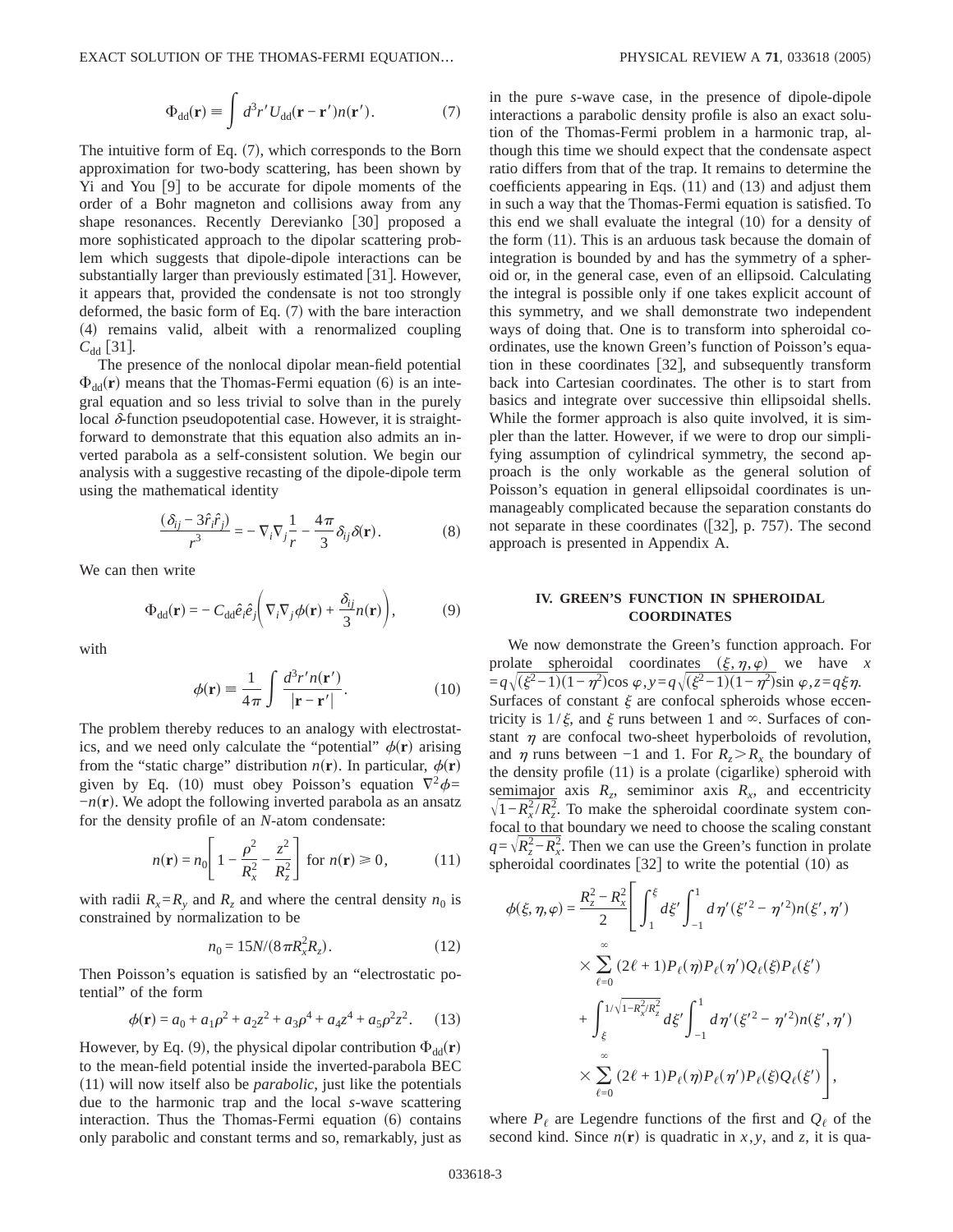

FIG. 1. (Color online) An illustration of oblate spheroidal coordinates. Surfaces of constant  $\xi$  are confocal spheroids, with  $\xi=0$ being a flat disk of radius *q* and  $\xi \rightarrow \infty$  an infinitely large sphere. Surfaces of constant  $|\eta|$  are one-sheet hyperboloids (narrow-waisted reels);  $\eta$  changes sign with *z*. The surface described by  $\eta=0$  is the *xy* plane with a circular hole of radius *q*, and  $|\eta|=1$  is the *z* axis.

dratic in  $\xi$  and  $\eta$ , and all integrals in the above expression are elementary. Performing the  $\eta'$  integration first we see that the only contributing  $\ell$  are 0, 2, and 4. To reexpress the result for  $\phi(\xi,\eta,\varphi)$  in Cartesian coordinates we need to make the substitutions  $\xi = (r_1 + r_2)/(2q)$  and  $\eta = (r_1$  $-r_2$ )/(2*q*) with  $r_1 = [x^2 + y^2 + (z+q)^2]^{1/2}$  and  $r_2 = [x^2 + y^2 + (z+q)^2]^{1/2}$  $(-q)^2$ <sup>1/2</sup>. We thereby obtain a "potential" of the form predicted by Eq.  $(13)$ :

$$
\phi(\mathbf{r}) = \frac{n_0 R_x^2}{192(1 - \kappa^2)^2} \left\{ 24 \Xi (1 - \kappa^2)^2 + 48(1 - \kappa^2)(2 - \Xi) \right.\n\times \left( \frac{z}{R_z} \right)^2 - 24(1 - \kappa^2)(2 - \kappa^2 \Xi) \left( \frac{\rho}{R_x} \right)^2 \n+ 8(2\kappa^2 - 8 + 3\Xi) \left( \frac{z}{R_z} \right)^4 + 3[2(2 - 5\kappa^2) + 3\kappa^4 \Xi] \n\times \left( \frac{\rho}{R_x} \right)^4 + 24(2 + 4\kappa^2 - 3\kappa^2 \Xi) \left( \frac{\rho}{R_x} \right)^2 \left( \frac{z}{R_z} \right)^2 \right\}, (14)
$$

where  $\kappa = R_x/R_z$  is the aspect ratio of the BEC and

$$
\Xi = \frac{1}{\sqrt{1 - \kappa^2}} \ln \frac{1 + \sqrt{1 - \kappa^2}}{1 - \sqrt{1 - \kappa^2}} \quad \text{for } \kappa < 1 \text{ (prolate). (15)}
$$

If  $R_x > R_z$ , then the boundary of the density profile (11) is an oblate (pancakelike) spheroid, and we have to use oblate spheroidal coordinates *x*=*q*Îs<sup>j</sup>  $a^2+1$ )(1- $\eta^2$ )cos  $\varphi, y$  $=q\sqrt{(\xi^2+1)(1-\eta^2)}\sin\varphi, z=q\xi\eta$ . Surfaces of constant  $\xi$  are again confocal spheroids but now with eccentricity  $1/\sqrt{\xi+1}$ , and  $\xi$  running between 0 and  $\infty$ . An illustration of oblate spheroidal coordinates is given in Fig. 1. We have to choose  $q = \sqrt{R_x^2 - R_z^2}$  to make the coordinate system confocal to the

boundary of  $n(\mathbf{r})$ . Using the Green's function in oblate spheroidal coordinates  $[32,33]$  we find for the potential

$$
\phi(\xi, \eta, \varphi) = \frac{R_x^2 - R_z^2}{2} \Bigg[ \int_0^{\xi} d\xi' \int_{-1}^1 d\eta' (\xi'^2 + \eta'^2) n(\xi', \eta') \times i \sum_{\ell=0}^{\infty} (2\ell + 1) P_{\ell}(\eta) P_{\ell}(\eta') Q_{\ell}(i\xi) P_{\ell}(i\xi') + \int_{\xi}^{1/\sqrt{R_x^2/R_z^2 - 1}} d\xi' \int_{-1}^1 d\eta' (\xi'^2 + \eta'^2) n(\xi', \eta') \times i \sum_{\ell=0}^{\infty} (2\ell + 1) P_{\ell}(\eta) P_{\ell}(\eta') P_{\ell}(i\xi) Q_{\ell}(i\xi') \Bigg].
$$

To return to Cartesian coordinates we need to make the substitutions  $\xi = (\sqrt{x^2 + y^2 + (z + iq)^2} + \sqrt{x^2 + y^2 + (z - iq)^2})/(2q)$  and  $\eta = (\sqrt{x^2+y^2+(z+iq)^2} - \sqrt{x^2+y^2+(z-iq)^2})/(2iq)$ . Then we find that the result for the potential is the same as in Eq.  $(14)$ but with

$$
\Xi = \frac{2}{\sqrt{\kappa^2 - 1}} \arctan\sqrt{\kappa^2 - 1} \text{ for } \kappa > 1 \text{ (oblate).} \quad (16)
$$

The prolate and oblate cases are of course connected by analytic continuation, which, however, cannot be used to determine one from the other because of the ambiguity of sheets in the complex plane.

In order to simplify the expressions that will follow and in order to conform with existing notation in the literature [9,23], rather than working with the function  $\Xi(\kappa)$ , we shall work instead with  $f(\kappa)$ :

$$
f(\kappa) \equiv \frac{2 + \kappa^2 [4 - 3\Xi(\kappa)]}{2(1 - \kappa^2)}.
$$
 (17)

 $f(\kappa)$  is a monotonically decreasing function of  $\kappa$ , having values in the range  $1 \ge f(\kappa) \ge -2$ , passing through zero at  $\kappa = 1$ .

#### **V. SOLUTION OF THE THOMAS-FERMI EQUATION**

In this paper we shall take the external field to be along the  $z$  axis. Then the result  $(14)$  for the "electrostatic potential"  $\phi(\mathbf{r})$  yields, by virtue of Eq. (9), a parabolic dipolar potential

$$
\Phi_{\rm dd} = \frac{n_0 C_{\rm dd}}{3} \left[ \frac{\rho^2}{R_x^2} - \frac{2z^2}{R_z^2} - f(\kappa) \left( 1 - \frac{3}{2} \frac{\rho^2 - 2z^2}{R_x^2 - R_z^2} \right) \right], \quad (18)
$$

which is valid inside the condensate (the potential outside the condensate boundary will be discussed in the next section). Substituting  $\Phi_{dd}(\mathbf{r})$  into the Thomas-Fermi equation (6) and comparing the coefficients of  $\rho^2$ ,  $z^2$ , and 1 yields three coupled equations. The first equation, due to the constant terms, gives the chemical potential

$$
\mu = gn_0[1 - \varepsilon_{\text{dd}} f(\kappa)].\tag{19}
$$

This equation indicates that, all other things being equal, the effect of dipole-dipole interactions is to lower the chemical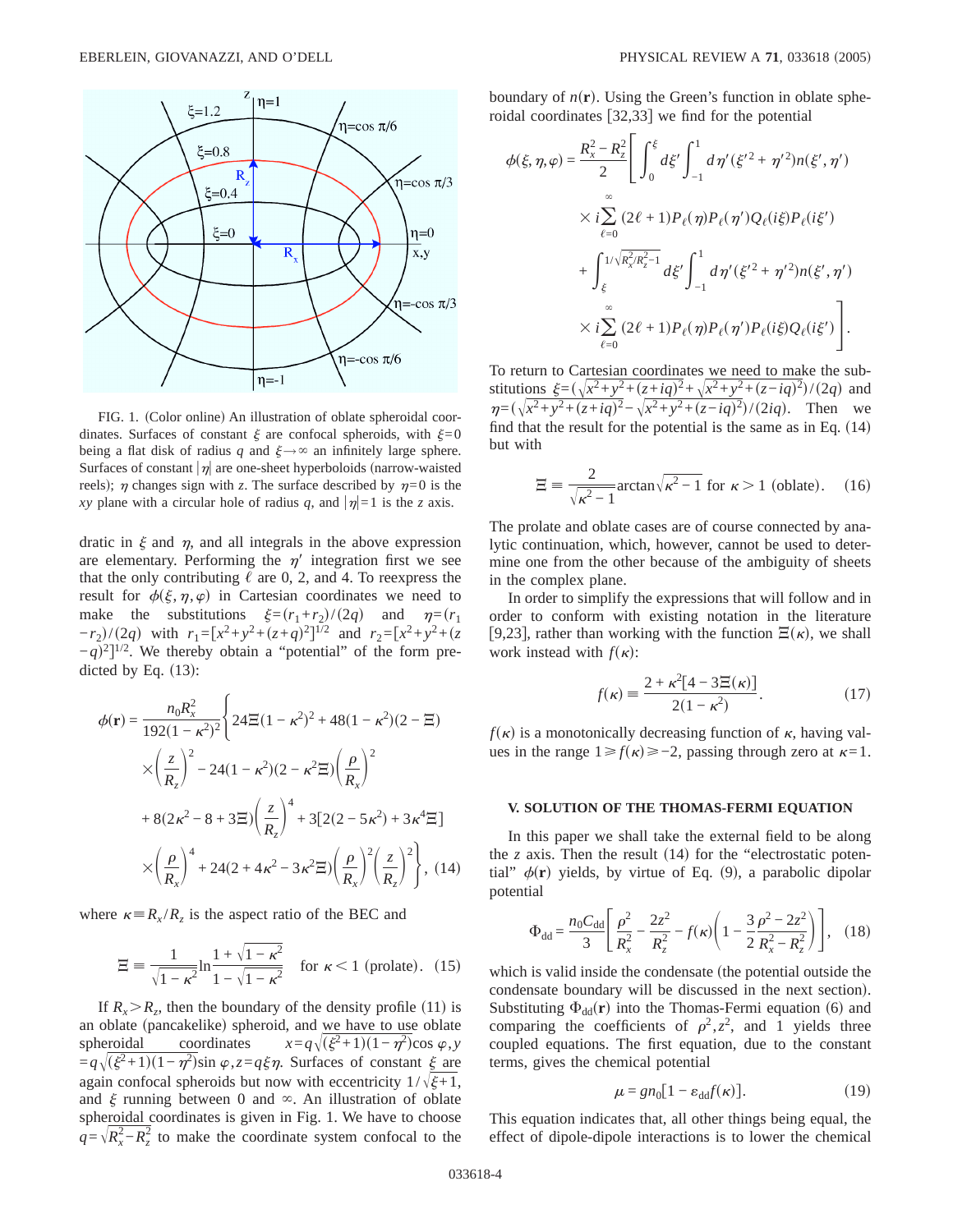

FIG. 2. Aspect ratio of the condensate as a function of the dipole-dipole to *s*-wave coupling ratio  $\varepsilon_{dd}$ . Each line is for a different trap aspect ratio  $\gamma$ , which can be read off by noting that  $\kappa(\varepsilon_{dd})$  $(0,0)=\gamma$ . When  $0<\kappa<1$  the condensate is prolate; for  $\kappa>1$  it is oblate. Likewise, when  $0<\gamma<1$  the trap is prolate, and when  $\gamma$  $>1$  the trap is oblate. Dashed lines indicate unstable branches.

potential (which is proportional to the mean-field energy per particle) of a prolate  $(\kappa < 1)$  condensate, while raising that of an oblate  $(\kappa > 1)$  condensate. The radii  $R_x$  (= $R_y$ ) and  $R_z$  of the exact parabolic solution  $(11)$  are obtained from the coefficients of  $\rho^2$  and  $z^2$ . We find

$$
R_x = R_y = \left[ \frac{15gN\kappa}{4\pi m\omega_x^2} \left\{ 1 + \varepsilon_{\rm dd} \left( \frac{3}{2} \frac{\kappa^2 f(\kappa)}{1 - \kappa^2} - 1 \right) \right\} \right]^{1/5} \tag{20}
$$

and  $R_z = R_x / \kappa$ . The aspect ratio  $\kappa$  is determined by solving a transcendental equation

$$
3\kappa^2 \varepsilon_{\rm dd} \left[ \left( \frac{\gamma^2}{2} + 1 \right) \frac{f(\kappa)}{1 - \kappa^2} - 1 \right] + (\varepsilon_{\rm dd} - 1)(\kappa^2 - \gamma^2) = 0,
$$
\n(21)

where  $\gamma = \omega_z / \omega_x$  is the ratio of the harmonic trapping frequencies. In fact, a property such as the aspect ratio is insensitive to the details of the density profile and Eq.  $(21)$  has been obtained previously from a Gaussian variational ansatz for the density  $[9,23]$ . Figures 2 and 3 show examples of the dependence of  $\kappa$  upon  $\varepsilon_{dd}$  for oblate, spherical, and prolate traps. The effect of dipole-dipole forces polarized along the *z* axis is to make the condensate more cigar shaped along *z*. For an oblate trap  $(\gamma > 1)$  the BEC becomes exactly spherical when  $\varepsilon_{\text{dd}} = (5/2)(\gamma^2 - 1)/(\gamma^2 + 2)$ .

In order to illustrate the static properties of the Thomas-Fermi solution for a dipolar BEC we imagine an experiment with a large fixed number of atoms, *N*, in a trap set to a particular aspect ratio  $\gamma$  where the value of  $\varepsilon_{dd}$  is adiabatically increased from zero. For electrically induced dipoles this would involve increasing the electric field, whereas for magnetic dipoles one could either rotate the external magnetic field, gradually changing the angle of rotation  $[18]$ , or reduce the *s*-wave scattering length using a Feshbach resonance. The system then follows one of the curves shown in Fig. 2 and 3. In the absence of the external field, when  $\varepsilon_{dd}$ 



FIG. 3. Aspect ratio of the condensate as a function of  $\varepsilon_{dd}$ . This is an expanded version of Fig. 2, illustrating the surprising result that beyond a certain critical oblateness of the trap  $(\gamma > \gamma_{\text{crit}})$  $=5.1701$ ) the system is metastable to *scaling* deformations, even for arbitrarily high values of the dipolar interaction strength (but is not necessarily stable to other types of perturbations such as phonons see later). At the boundary value  $\gamma = \gamma_{\text{crit}}$ , one finds  $\kappa \rightarrow 2.5501$  for  $\varepsilon_{\rm dd} \rightarrow \infty$ .

 $=0$ , the condensate aspect ratio matches that of the trap,  $\kappa$  $=\gamma$ . When the dipole-dipole interactions are switched on the condensate becomes more prolate than the trap and one always has  $\kappa < \gamma$ . As long as  $0 \le \varepsilon_{dd} < 1$ , the transcendental equation (21) has a single solution  $\kappa$  for any choice of trap  $\gamma$ . The behavior for  $\varepsilon_{dd} > 1$  is more complicated and requires an analysis of the stability properties of a dipolar BEC, which we give in Sec. VII.

#### **VI. DIPOLAR POTENTIAL OUTSIDE THE BEC**

For a variety of applications it is very useful to know the potential outside a dipolar condensate. For example, in an array of dipolar BECs on a lattice the condensate at each lattice site can behave as a single mesoscopic spin  $[15]$ . In order to determine the spin-spin coupling between sites one needs to know the external potential generated by each condensate. In Sec. VII C below we shall see that knowledge of the outside potential also gives insight into the problem of the stability of a single dipolar condensate.

In order to calculate  $\Phi_{dd}(\mathbf{r})$  in Eq. (7) outside the condensate, we again use relation  $(8)$  and write the outside dipoledipole potential in the same way as in Eq.  $(9)$ , except that the term with  $\delta_{ij}$  does not arise because  $n(\mathbf{r})$  is obviously zero outside the condensate. Using the Green's function in prolate spheroidal coordinates we find for the potential  $(10)$  outside

$$
\phi(\xi, \eta, \varphi) = \frac{R_z^2 - R_x^2}{2} \left[ \int_1^{1/\sqrt{1-\kappa^2}} d\xi' \int_{-1}^1 d\eta' (\xi'^2 - \eta'^2) \times n(\xi', \eta') \sum_{\ell=0}^\infty (2\ell + 1) \times P_\ell(\eta) P_\ell(\eta') Q_\ell(\xi) P_\ell(\xi') \right],
$$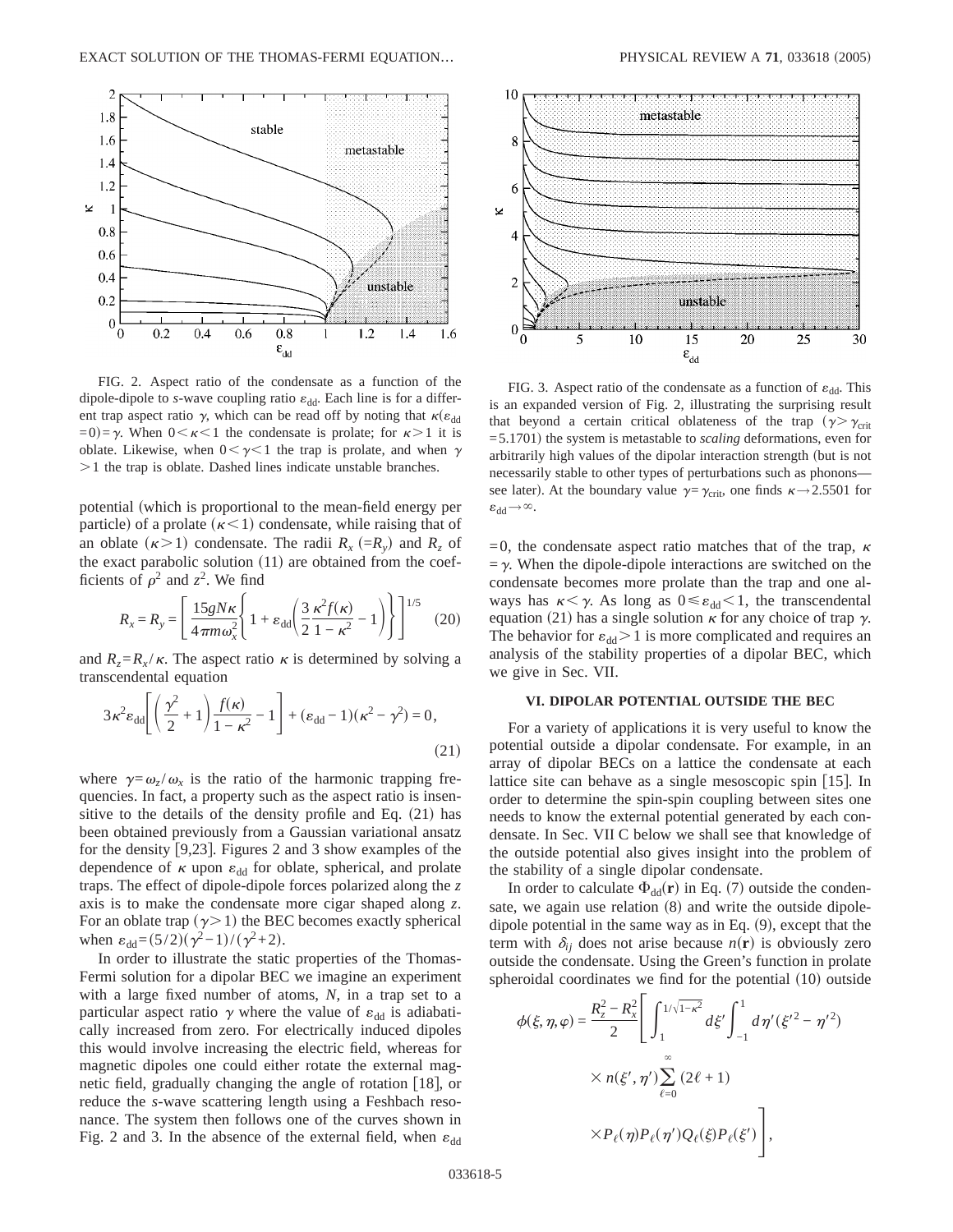where, as before, only  $\ell = 0, 2, 4$  actually contribute to the sum. In the oblate case a similar formula applies, with just  $\xi$ and  $\xi'$  replaced by  $i\xi$  and  $i\xi'$  and the  $\xi'$  integration running from 0 to  $1/\sqrt{\kappa^2-1}$ . We obtain

$$
\Phi_{\text{dd}}^{(\text{outside})}(\mathbf{r}) = -\frac{3g\epsilon_{\text{dd}}n_0\kappa^2}{4(1-\kappa^2)^{3/2}} \left\{ 6\xi(1-3\eta^2) + [9\xi^2\eta^2 - 3(\xi^2 + \eta^2) + 1] \ln\frac{\xi+1}{\xi-1} \right\}
$$
 (22)

in the prolate case and

$$
\Phi_{\text{dd}}^{(\text{outside})}(\mathbf{r}) = -\frac{3g\epsilon_{\text{dd}}n_{0}\kappa^{2}}{4(\kappa^{2} - 1)^{3/2}} \{6\xi(1 - 3\eta^{2}) + [9\xi^{2}\eta^{2} - 3(\xi^{2} - \eta^{2}) - 1](\pi - 2\arctan\xi)\}\
$$
\n(23)

in the oblate case. These expressions can easily be converted back from prolate or oblate spheroidal coordinates  $(\xi, \eta)$ into Cartesian coordinates, as was described above, by substituting  $\xi = (\sqrt{x^2 + y^2 + (z+q)^2} + \sqrt{x^2 + y^2 + (z-q)^2})/(2q)$ and  $\eta = (\sqrt{x^2 + y^2 + (z+q)^2} - \sqrt{x^2 + y^2 + (z-q)^2})/(2q)$  for prolate spheroidal coordinates and  $\xi = (\sqrt{x^2 + y^2 + (z + iq)^2})$  $\frac{1}{\gamma}$   $\sqrt{x^2+y^2+(z-iq)^2}/(2q)$  and  $\frac{1}{\gamma}$   $\frac{1}{\gamma^2}$   $\frac{1}{\sqrt{x^2+y^2+(z+iq)^2}}$  $-\sqrt{x^2+y^2+(z-iq)^2}/(2iq)$  for oblate spheroidal coordinates.

While easy to obtain, the expression for  $\Phi_{dd}^{(outside)}(r)$  is rather lengthy and unwieldy in Cartesian coordinates. Thus, if one has to work in Cartesian coordinates, one may prefer the asymptotic expression for the dipole-dipole interaction potential at large distances  $r = (\rho^2 + z^2)^{1/2}$ , which is approximately

$$
\Phi_{\text{dd}}^{(\text{outside})}(\mathbf{r}) \simeq C_{\text{dd}} \frac{N}{4\pi r^3} \left[ \left( 1 - \frac{3z^2}{r^2} \right) + \frac{R_x^2 - R_z^2}{r^2} \left( \frac{9}{14} - \frac{45 z^2}{7 r^2} + \frac{15 z^4}{2 r^4} \right) + O\left( \frac{R_x R_z}{r} \right)^4 \right],\tag{24}
$$

and holds for both prolate and oblate condensates. It turns out that this asymptotic expression serves remarkably well even quite close to the condensate. We give a derivation from integration over thin ellipsoidal shells in Appendix B. Note that Eq.  $(24)$  says that to a first approximation, when seen from outside, the dipolar condensate behaves like a single giant dipole of *N* times the single-atom dipole magnitude. The higher multipoles depend on the shape of the BEC.

#### **VII. STABILITY OF A DIPOLAR BEC**

The partially attractive nature of the dipole-dipole interaction (4) has been widely predicted  $[4–6,9]$  to lead to a collapse of the BEC when the dipolar interaction strength exceeds a certain critical value,  $\varepsilon_{dd}^{crit}$ . In the Thomas-Fermi limit  $\varepsilon_{\text{dd}}^{\text{crit}}$  depends only upon the trap aspect ratio  $\gamma$ . Both the parabolic solution presented here and the Gaussian variational ansatz indicate that above  $\varepsilon_{dd}^{crit}$  the system is liable to collapse towards an infinitely thin and long prolate "pencil" oriented along the field polarization direction—i.e.,

 $\kappa \rightarrow 0$ —since the system lowers its energy by arranging the dipoles end to end. However, in reality a transition to another (more structured?) state (see[ $4,7,8,11,12$ ]) presumably occurs in preference to the system becoming truly singular. Bearing this in mind we shall consider below three nominally different types of instability: local density perturbations, "scaling" deformations, and the "Saturn-ring" instability. The latter occurs due to a peculiarity in the potential that would be seen by an atom located *outside* the boundary of the BEC and may result in a previously unforeseen type of instability. All of them predict the onset of instability when  $\varepsilon_{dd} \ge 1$ . Nevertheless, we have included in the figures values of  $\varepsilon_{dd}$  exceeding unity, our justification being partly mathematical curiosity and partly the fact that the inclusion of kinetic energy would extend the stability of a dipolar BEC beyond that of the strict Thomas-Fermi limit considered here.

#### **A. Local density perturbations**

Phonons have already been predicted  $[4,18]$  to cause instabilities in a *homogeneous* dipolar BEC when  $\varepsilon_{dd} > 1$ . This can be seen directly from the Bogoliubov dispersion relation between the energy  $E_B$  and momentum  $p$  for phonons in the gas:

$$
E_B = \sqrt{\left(\frac{p^2}{2m}\right)^2 + 2gn\{1 + \varepsilon_{dd}(3\cos^2\theta - 1)\}\frac{p^2}{2m}},\quad(25)
$$

which can become imaginary when  $\varepsilon_{dd} > 1$ , indicating an instability. This dispersion relation has an angular dependence  $(\theta)$  is the angle between the momentum of the phonon and the external polarizing field) which further illustrates the richness of dipolar systems in comparison to the usual nondipolar case. Equation  $(25)$  is derived by adding to the Fourier transform *g* of the contact interaction  $g\delta(\mathbf{r})$  that appears in the usual Bogoliubov dispersion relation, the Fourier transform  $C_{dd}(\hat{k}_i \hat{k}_j - \delta_{ij}/3)$  of the dipole-dipole interaction  $(4)$ . This is an approximation that assumes, as we do throughout this paper, that there is no screening of two dipoles by the other dipoles lying between them and also that the scattering of these two particles by the dipole-dipole interaction takes place within the Born approximation, as mentioned above in Sec. III.

In a trapped BEC with negligible kinetic energy, as considered here, we should expect an analogous instability due to local density perturbations having a wavelength much smaller than the dimensions of the condensate. For example, Santos *et al.* [12] recently showed that an infinite-pancake dipolar BEC, homogenous in two directions and parabolic in the third, is unstable when  $\varepsilon_{dd} > 1$  for a density exceeding a critical value.

#### **B. Scaling deformations**

We use the term "scaling" deformation to describe perturbations that merely rescale the parabolic solution  $(11)$ —i.e. that change  $R_x = R_y$  and  $R_z$  from their equilibrium values (20), but leave the basic form of the parabolic solution the same. Since the equilibrium values of the radii are determined by the transcendental equation  $(21)$ , which also occurs in the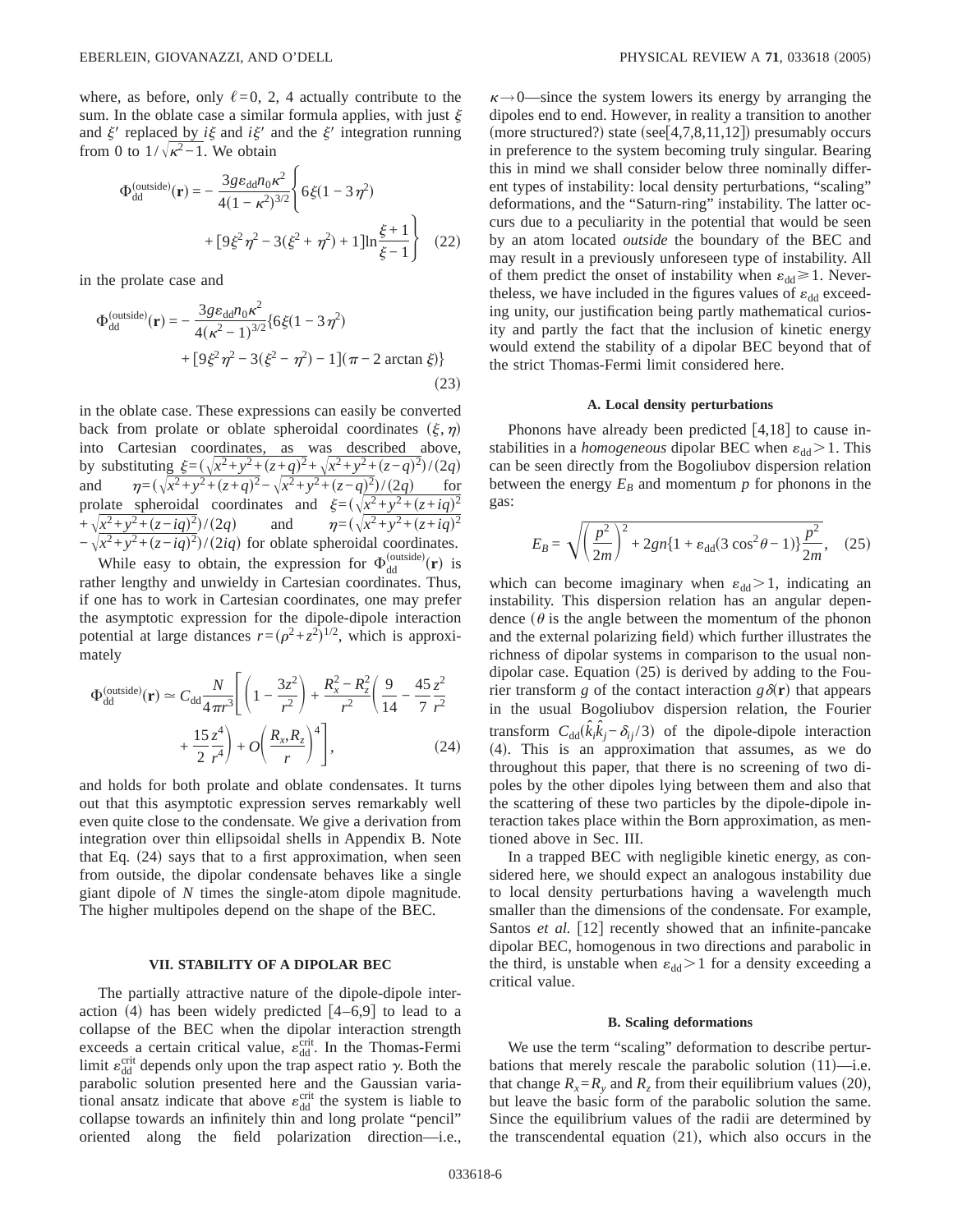

FIG. 4. The critical value of the dipolar coupling,  $\varepsilon_{dd}^{crit}$ , above which the condensate becomes strictly unstable—even the metastable state (local minimum in the energy landscape) no longer exists. However, above  $\gamma_{\text{crit}} = 5.1701$ , there is always a solution metastable to scaling deformations even for arbitrarily large  $\varepsilon_{dd}$ (although not necessarily stable to local density perturbations—see text).

context of a Gaussian variational solution, much of what we shall say below has already been described by other authors, including Santos et al. [5] and Yi and You [9].

Information on the stability of the parabolic solution can be gained from analyzing the behavior of the energy functional  $E_{\text{tot}} = E_{\text{tran}} + E_{s\text{-wave}} + E_{\text{dd}}$  evaluated over a general parabolic density profile  $(11)$ ,

$$
E_{\text{tot}} = \frac{N}{14} m \omega_x^2 R_x^2 \left( 2 + \frac{\gamma^2}{\kappa^2} \right) + \frac{15}{28 \pi} \frac{N^2 g}{R_x^2 R_z} \left[ 1 - \varepsilon_{\text{dd}} f(\kappa) \right],\tag{26}
$$

in the vicinity of the solution  $(20)$  and  $(21)$  and across the whole parameter space  $(\kappa, \varepsilon_{dd}, \gamma)$ . One finds that for 0  $\leq \varepsilon_{dd} \leq 1$  the solution given by the transcendental equation  $(21)$  is always stable, in the sense that it corresponds to a global minimum of the energy functional. As  $\varepsilon_{dd}$  is increased and passes through unity, the solution matches smoothly onto one that is only metastable; i.e., it is only a local minimum in the energy landscape, and the global minimum is then a (prolate) collapsed state with  $\kappa \rightarrow 0$ . Simultaneously with the turning of the stable into a metastable solution, a second branch of solutions appears at a smaller value of  $\kappa$ , which correspond to unstable saddle points that separate the local minimum of the metastable solution from the global minimum of the collapsed state at  $\kappa=0$  in the energy landscape. If one continues to increase  $\varepsilon_{dd}$ , then one of two things happens, depending on the value of  $\gamma$ : if  $\gamma$  is less than a critical value,  $\gamma < \gamma_{\text{crit}} = 5.1701$ , then, as  $\varepsilon_{\text{dd}}$  increases, eventually the metastable and unstable solutions coalesce at  $\varepsilon_{dd} = \varepsilon_{dd}^{crit}$ , above which there are no solutions, not even metastable ones, and the energy landscape is just a continuous slope down towards a collapsed state with  $\kappa$ =0. This critical value  $\varepsilon_{dd}^{\text{crit}}$  as a function of  $\gamma$  is plotted in Fig. 4. If, however,  $\gamma > \gamma_{\text{crit}}$ , then something rather surprising happens. As first remarked by Santos *et al.* [5], when  $\gamma > \gamma_{\text{crit}}$  there exists a solution metastable to scaling perturbations at a finite value of  $\kappa$  for all values of  $\varepsilon_{dd}$ , strictly speaking even for  $\varepsilon_{dd} = \infty$ . (Note, however, that our value for  $\gamma_{\text{crit}}$  disagrees with that of Ref. [5] but is that same as the one given in Ref.  $[9]$ .)

For completeness we would like to mention that *prima facie* the transcendental equation (21) for  $\varepsilon_{dd} > 1$  has solutions also for  $\kappa > \gamma$ . These come in pairs, one corresponding to a maximum and the other to a saddle point in the energy landscape. However, inspection reveals that these solutions have no physical relevance as for them the radius  $R<sub>x</sub>$  of the condensate, Eq.  $(20)$ , comes out imaginary.

#### **C. Saturn-ring instability**

An examination of the dipolar potential outside the condensate, which is seen, for example by a single test atom placed beyond the boundary  $\rho^2/R_x^2 + z^2/R_z^2 = 1$ , reveals a new type of possible instability. Like the local density perturbations, it also does not preserve the parabolic form of the density profile. It turns out that for  $\varepsilon_{dd} > 1$  the potential seen by atoms just outside the condensate exhibits a local minimum i.e., the sum of trap and dipole-dipole potentials is locally lower than the chemical potential, which causes atoms to spill out from the condensate and fill this dip in the potential. Such an effect is peculiar to condensates with induced dipole-dipole interactions because these are long range and thus give rise to a potential even outside the condensate, whereas the potential due to *s*-wave scattering is short range and thus zero outside the condensate. To investigate the dip in the outside potential we need to use the dipolar potential  $(22)$  and  $(23)$  that we calculated in Sec. VI. As the expressions are rather awkward in Cartesian coordinates, we shall analyze them in spheroidal coordinates.

The outside potential  $V$  is the sum of the trap potential and the dipole-dipole interaction potential  $\Phi_{dd}^{(outside)}(\mathbf{r})$ . The trap potential is positive and monotonically rising from the center. The dipole-dipole interaction potential outside the condensate is a solution of the (homogeneous) Laplace equation; i.e.,  $\Phi_{dd}^{(outside)}(\mathbf{r})$  is a harmonic function. Thus the maximum principle applies, and  $\Phi_{dd}^{(outside)}(\mathbf{r})$  must assume its maximum and minimum on the boundaries of the domain, either at infinity or on the surface of the condensate. At infinity the dipole-dipole potential vanishes, which means that at large distances the total outside potential is positive and dominated by the trap potential. To ascertain whether the outer potential  $V$  has a local minimum one only needs to check whether the sum of trap and dipole-dipole potentials has a negative first derivative at the surface of the condensate in some outward direction. It is easy to see that local minima of V can occur only for  $\eta=0$ : at a local minimum of V its first derivative with respect to  $\xi$  and  $\eta$  must vanish, but both the trap potential and the dipole-dipole potential are quadratic in  $\eta$ , so that the first derivative  $\partial V/\partial \eta$  is proportional to  $\eta$  and thus vanishes only for  $\eta=0$  unless it vanishes for all  $n$ .

Therefore we only need to examine the derivative  $\partial V/\partial \xi$ at  $\eta=0$ ; we find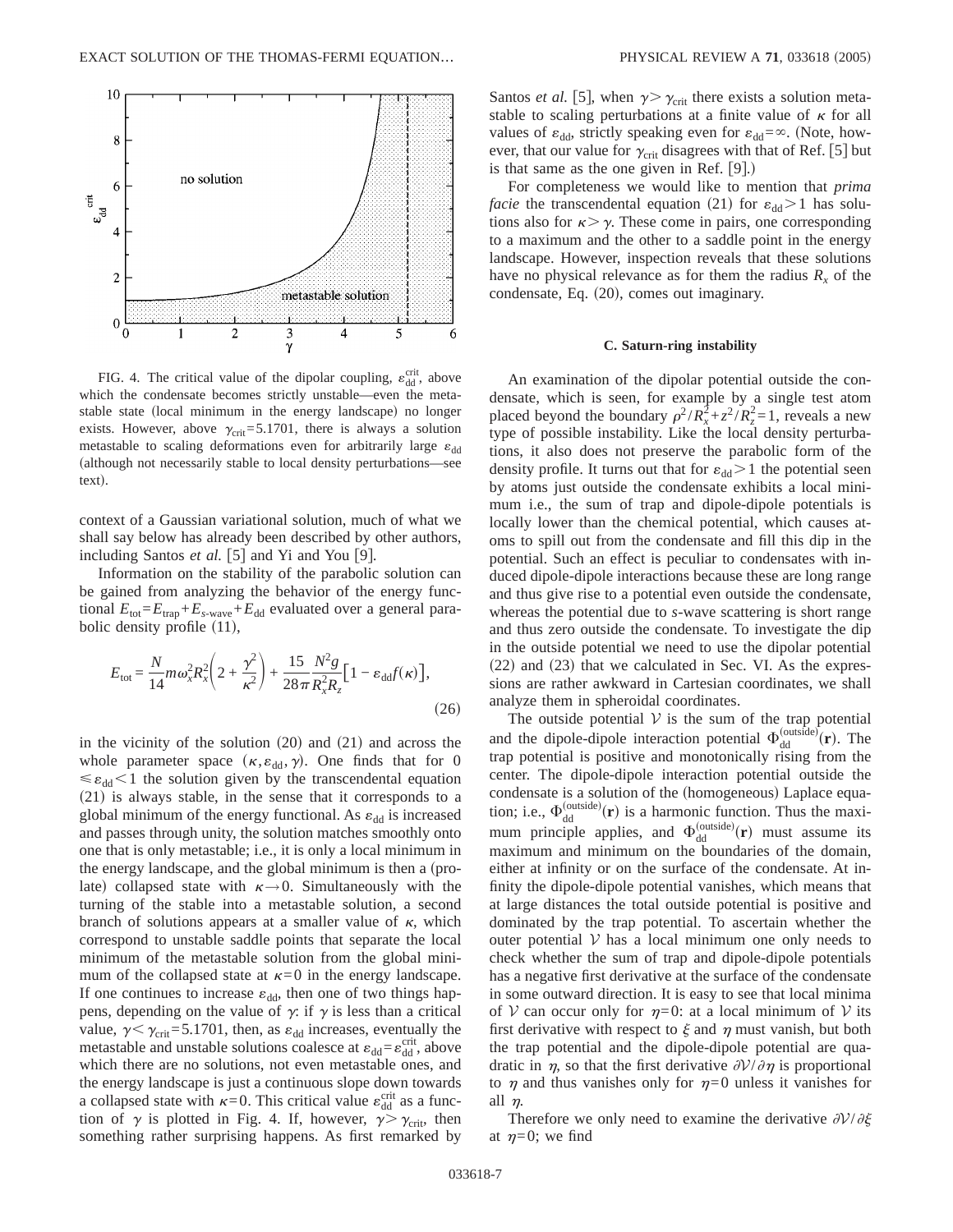

FIG. 5. Contour plot of the potential  $V$  (in units of the chemical potential  $\mu$ ) outside a condensate with  $\kappa=2$  at  $\varepsilon_{dd}=1.5$ . The closed contours drawn as dotted lines have  $V/\mu < 1$ ; the lowest in the middle is at  $V/\mu$ =0.992 and the difference to the next higher is roughly 0.0017. The cutoff contours outside the condensate go from  $V/\mu$ =1.002 to 1.04 in steps of approximately 0.0034.

$$
\frac{\partial}{\partial \xi} \left( \frac{V}{\mu} \right) \Big|_{\xi = \xi_B, \eta = 0} = \frac{2(1 - \varepsilon_{\text{dd}})}{\xi_B \kappa^2 [1 - \varepsilon_{\text{dd}} f(\kappa)]},\tag{27}
$$

where  $\xi_B$  is the value of the spheroidal variable  $\xi$  on the surface of the condensate—i.e.,  $\xi_B = 1/\sqrt{1-\kappa^2}$  for a prolate BEC and  $\xi_B = 1/\sqrt{\kappa^2-1}$  for an oblate BEC. For oblate BECs the denominator in Eq.  $(27)$  is always positive, and thus  $\partial V/\partial \xi$  is negative if and only if  $\varepsilon_{dd} > 1$ . For prolate BECs the denominator is always positive in the stable and metastable regions of Fig. 2, and thus in these regions  $\partial V/\partial \xi$  is negative if and only if  $\varepsilon_{dd} > 1$ . Whenever  $\partial V/\partial \xi$  is negative on the condensate surface, a local minimum of the potential lies somewhere outside the surface. The fact that this happens at  $\eta=0$  means that the local dip in the potential occurs along a ring at *z*=0 around the condensate, and the flowing out of atoms from the main condensate into the dip causes the condensate to take on a Saturn-like appearance, which then leads to further instability. Figure 5 gives an illustration of a typical potential, plotted as contours in the  $\rho$ -*z* plane. The flat part to the left of the center is the constant chemical potential inside the condensate.

#### **VIII. ELECTROSTRICTION AND RELEASE ENERGY**

The volume *V* of the spheroidal BEC can be expressed as

$$
V = \frac{4\pi}{3} R_x^2 R_z = \frac{4\pi R_x^3}{3\kappa}.
$$
 (28)

Substituting  $R_x$  from Eq. (20) we can write it as

$$
V = \frac{4\pi}{3\kappa^{2/5}} \left[ \frac{15gN}{4\pi m \omega_x^2} \right]^{3/5} \left[ 1 + \varepsilon_{\rm dd} \left( \frac{3}{2} \frac{\kappa^2 f(\kappa)}{1 - \kappa^2} - 1 \right) \right]^{3/5},\tag{29}
$$

and then we can use the transcendental equation  $(21)$  to eliminate  $\kappa$  in favor of  $\gamma$  and  $\varepsilon_{dd}$ . In Fig. 6 we plot *V* in units



FIG. 6. The volume *V* of the condensate for traps with aspect ratios  $\gamma = \{0.1, 0.2, 0.5, 1, 2, 3, 4, 5, 8\}$  as a function of the dipoledipole coupling strength  $\varepsilon_{dd}$ . At  $\varepsilon_{dd}=0$ —i.e., without dipole-dipole interactions—the volume is proportional to  $\gamma^{-2/5}$ , so that on the left edge of the graph higher volume corresponds to lower  $\gamma$ . That reverses with increasing  $\varepsilon_{dd}$ .

of  $[15gN/(4\pi m\omega_x^2)]^{3/5}$  as a function of  $\varepsilon_{dd}$  for various trap aspect ratios  $\gamma$ . The figure shows that condensates in prolate traps and slightly oblate traps (with  $\gamma$  < 1.6630) get compressed by increasing dipolar interactions, while condensates in traps with aspect ratios above  $\gamma_{\text{crit}}=5.1701$  are being pulled apart as  $\varepsilon_{dd}$  rises. Between  $\gamma=1.6630$  and  $\gamma_{crit}$  is a range of trap aspect ratios for which the condensate is pulled apart at first but eventually compressed into collapse by higher values of the dipolar interaction strength. If, during an experiment, the condensate was imaged in the trap, then the volume could be measured either directly from the radii or by the central density which is inversely proportional to the volume,  $V = (5/2)N/n_0$ .

If the trap is turned off, the condensate expands ballistically and the *s*-wave and dipole-dipole interaction energies are converted into kinetic energy, the so-called release energy, which can be measured in an experiment. For the exact parabolic solution the release energy is given by

$$
E_{\rm rel} = 15gN^2[1 - \varepsilon_{\rm dd} f(\kappa)]/(28\pi R_x^2 R_z). \tag{30}
$$

The release energy can also be expressed in terms of the chemical potential (19) as  $E_{rel}=(2/7)N\mu$ , which is the standard expression for the Thomas-Fermi limit  $[2]$ .

#### **IX. CONCLUSIONS AND SUMMARY OF RESULTS**

The long-range anisotropic nature of dipole-dipole interactions gives condensates composed of dipolar atoms or molecules novel properties compared to those with only short-range interactions. Furthermore, the dipole-dipole interactions can be controlled in sign, magnitude, and direction. The parameter  $\varepsilon_{dd}$  defined in Eq. (5) gives a measure for the strength of the dipole-dipole interactions relative to the usual *s*-wave interactions.

The main point of our paper has been to show that, just like for a BEC with pure *s*-wave interactions, a simple in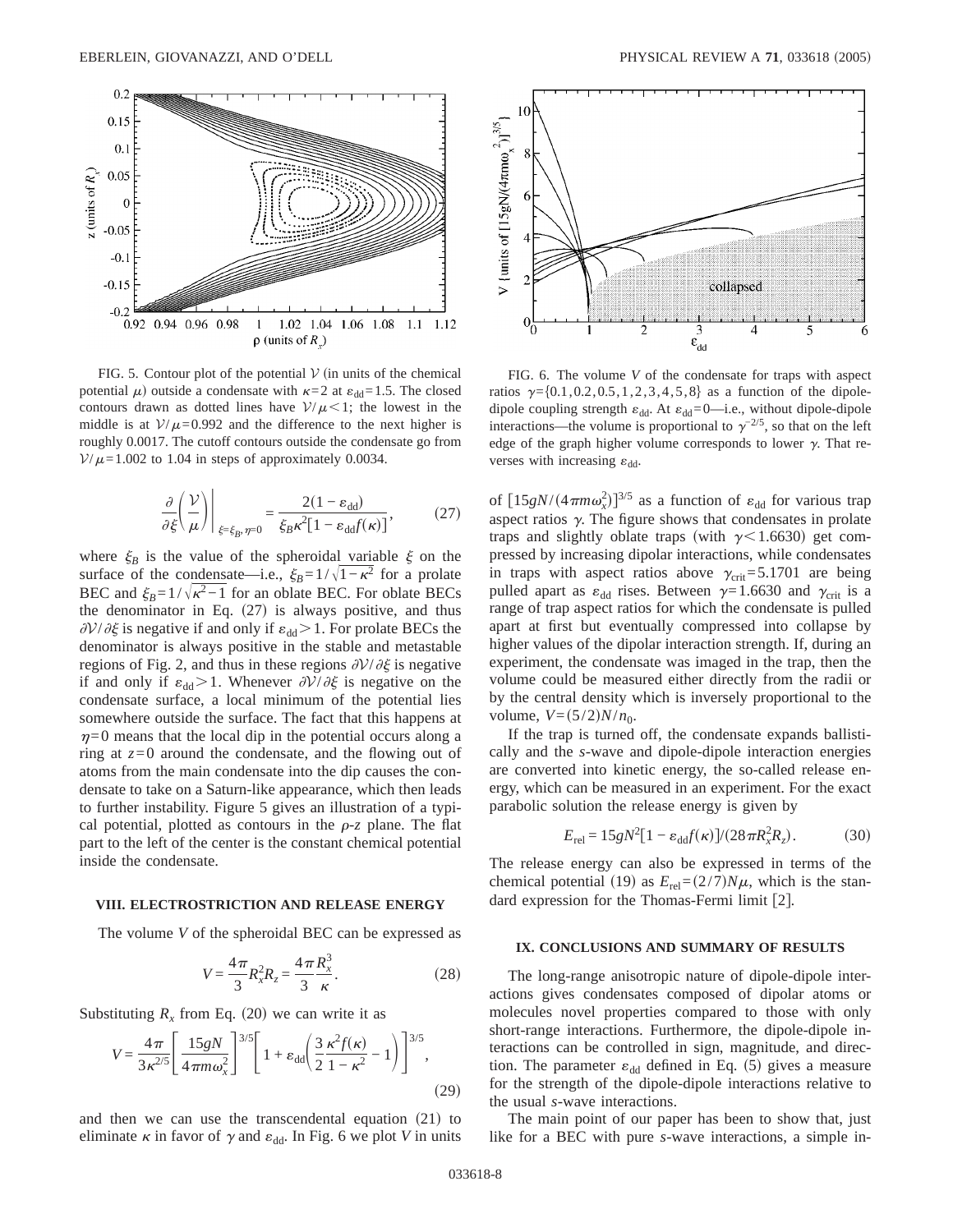verted parabola remains an exact solution for the density profile of a harmonically trapped dipolar BEC in the Thomas-Fermi limit. We explain the necessary mathematics for describing a dipolar BEC with cylindrical symmetry in Sec. IV and those for a general ellipsoidal BEC, whose three axes are all different, in the Appendix. The results for the cylindrical case are the density profile given by Eq.  $(11)$  and the axis lengths  $(20)$ , with substitutions from Eqs.  $(17)$  and (15) or (16). The condensate aspect ratio  $\kappa$  is obtained from the solution of the transcendental equation  $(21)$ , and in Figs. 2 and 3 we have plotted it as a function of  $\varepsilon_{dd}$  for various trap aspect ratios  $\gamma$ .

We have calculated the dipolar potential both inside and outside the condensate region. The exact expressions for the potential outside a prolate or oblate dipolar BEC are given by Eqs.  $(22)$  or  $(23)$ , respectively, though for most practical applications the asymptotic form  $(24)$  should suffice. This is the potential that would be felt by an isolated atom outside the condensate—for example, by an atom belonging to the thermal cloud or, if one dealt with an array of condensates, by the atoms of another condensate at a different lattice site.

The parabolic solution is stable, in the strict Thomas-Fermi limit, only for  $\varepsilon_{dd} < 1$ . For  $\varepsilon_{dd} > 1$  it is unstable against scaling perturbations as seen in the energy functional, against perturbations of different symmetry, such as phonons of small wavelengths, and also due to a local minimum appearing in the potential outside the condensate, as indicated in Fig. 5.

The effect of the dipole-dipole interactions upon the BEC is to change both its aspect ratio and its volume. The manner of this electrostriction depends on the aspect ratio of the external trap; as a function of the strength of the dipoledipole interactions (relative to the *s*-wave scattering) the volume of the BEC can either increase or decrease or even initially increase and then decrease at higher values of the coupling. An exact expression for the volume is given by Eq. (29), but since it contains the condensate aspect ratio  $\kappa$  and not the externally controllable trap aspect ratio  $\gamma$ , one may gain more information by looking at Fig. 6 where we have plotted the volume as a function of  $\varepsilon_{dd}$  for various trap aspect ratios. The release energy, which is usually a very important experimental quantity to measure, is given by Eq.  $(30)$ , with substitutions from Eqs.  $(20)$ ,  $(17)$ , and  $(15)$  or  $(16)$ .

In a companion paper  $[14]$  we have used the exactequilibrium Thomas-Fermi solution derived here to calculate the low-energy collective excitation frequencies of a dipolar BEC. Like previous studies  $[9,10]$  we find dynamical instabilities (imaginary frequencies) above a threshold magnitude of  $\varepsilon_{dd}$  which is consistent with the picture developed here. Furthermore, calculations for dipolar BECs which are homogeneous in one  $\lceil 11,13 \rceil$  and two  $\lceil 12 \rceil$  dimensions lead to a Bogoliubov spectrum which has a "roton" minimum. Reference  $\lceil 13 \rceil$  speculates that the roton minimum indicates an instability towards the formation of a density wave. Taken with the results obtained here for the equilibrium case, it seems that quantum gases with dipole-dipole interactions are rich systems which would reward further study.

*Note added in proof.* Two recent achievements, the experimental and theoretical investigation of Feshbach resonances in  ${}^{52}Cr$  [38] and the Bose condensation of  ${}^{52}Cr$  [39], mean that degenerate quantum gases with dipole-dipole interactions can now be explored experimentally.

#### **ACKNOWLEDGMENTS**

It is a pleasure to thank Gabriel Barton and Tilman Pfau for discussions. We would like to acknowledge financial support from the UK Engineering and Physical Sciences Research Council  $(D.O'D.)$ , the European Union  $(S.G.)$ , and the Royal Society (C.E.).

#### **APPENDIX A: INTEGRATING OVER HOMOEOID SHELLS**

Here we demonstrate how the potential  $(14)$  can be obtained by integrating over successive thin shells, a method that works even in the general case of an ellipsoid. The problem of the electrostatic/gravitational field within and outside a charged/massive ellipsoid is associated with some of the great names of nineteenth century mathematical physics. In his  $1892$  treatise on statics, Routh  $[34]$  notes that Chasles, Dirichlet, Jacobi, and Poisson all made contributions. Rodrigues is credited with being the first to evaluate the potential of a solid ellipsoid of constant density, seemingly in 1815, and in 1833 Green [35] "treated the subject in a very general manner," giving solutions for various cases of inhomogeneous density, as in the current situation. Our derivation is adapted from Routh. Although we take a cylindrically symmetric density as input, the derivation holds for the general ellipsoidal case.

Consider an ellipsoidal surface  $(x/R_x)^2 + (y/R_y)^2$  $+(z/R_z)^2 = 1$ , having semiaxes  $(R_x, R_y, R_z)$ . A continuous family of concentric *similar* ellipsoids lying inside this outer surface can then be defined via the semiaxes  $(sR_x, sR_y, sR_z)$ , where  $0 \le s \le 1$ . Note that by similar we mean that the members of this family all share the same aspect ratios among their semiaxes, but are consequently *not* confocal. A surface which is *confocal* to the original surface obeys  $x^2/(R_x^2 + \lambda)$  $+y^2/(R_y^2 + \lambda) + z^2/(R_z^2 + \lambda) = 1$ , so that  $\lambda = 0$  is obviously the original surface, and surfaces with  $\lambda > 0$  lie outside the original. Considered in terms of the parametrization specified by *s*, the parabolic density profile can be written as  $n = n_0(1)$  $-s<sup>2</sup>$ ). Since the equidensity surfaces within the density profile are similar, when computing the integral  $(10)$  it makes sense to take as our basic volume element a thin "homoeoid" [34], defined as the shell bounded by two similar ellipsoidal surfaces, parametrized by *s* and *s*+*ds*, respectively. The volume of the thin homoeoid is  $dV = 4\pi R_x R_y R_z s^2 ds$ . When computing the potential at a point  $\mathcal{P}(x, y, z)$  within a charged ellipsoid the contribution from the homoeoids interior to that point is of a different nature to that from those exterior to it, so we consider the two parts separately.

#### **1. Potential**  $\phi^{\text{in}}$  due to the "charge" interior to  $\mathcal{P}$

Let  $d\phi$  denote the contribution to the total potential  $\phi$ from a thin homoeoid shell. In this section we require the potential  $d\phi^{\text{in}}$  *outside* a thin homoeoid, labeled by its inner surface *s*, whose "charge" density is  $n = n_0(1 - s^2)$ . The equi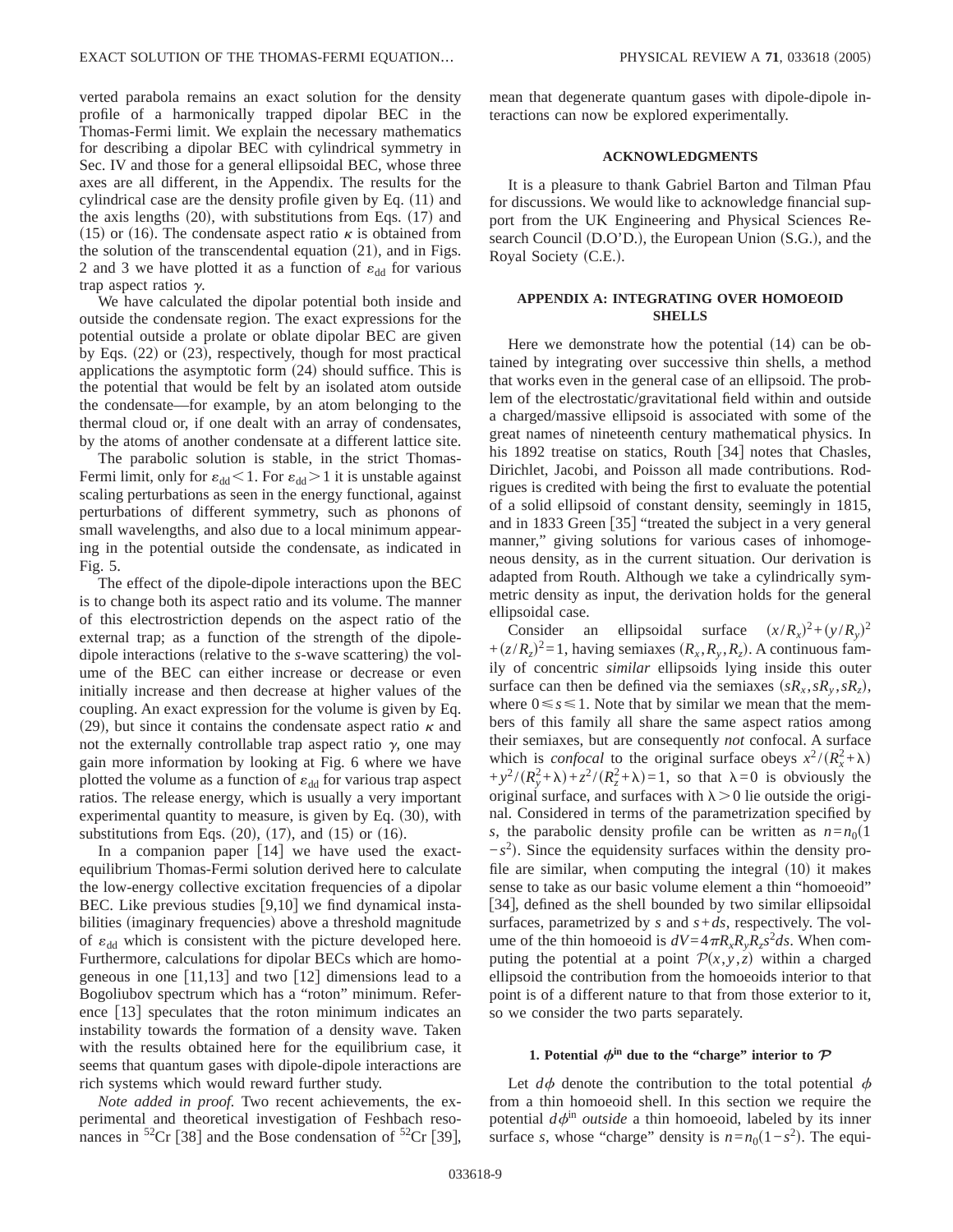potential surfaces outside a charged thin homoeoid *s* are confocal ellipsoids  $\lceil 34 \rceil$ 

$$
\frac{x^2}{s^2 R_x^2 + \lambda} + \frac{y^2}{s^2 R_y^2 + \lambda} + \frac{z^2}{s^2 R_z^2 + \lambda} = 1.
$$
 (A1)

In our analogy (in which the dielectric constant  $\epsilon_0=1$ ) the "potential" on a confocal surface  $\lambda$  outside a thin homoeoid labeled by *s*, of density *n* and volume *dV* is

$$
d\phi_{\lambda}^{\text{in}}(s) = \frac{n \, dV}{8 \, \pi} \int_{\lambda}^{\infty} \frac{du}{\sqrt{(s^2 R_x^2 + u)(s^2 R_y^2 + u)(s^2 R_z^2 + u)}}.
$$
\n(A2)

This potential is most easily obtained by noticing that the "charge" distribution on the homoeoid is identical to that of a solid ellipsoidal *conductor* with the same external dimensions and with the same total "charge" (ndV) distributed over its surface. A homoeoid shell does not have uniform thickness *dh*, being slightly thicker at the points farthest from the center:

$$
dh = \frac{s \, ds}{\sqrt{\frac{x^2}{R_x^4} + \frac{y^2}{R_y^4} + \frac{z^2}{R_z^4}}}. \tag{A3}
$$

If rather than a shell of thickness *dh* we consider the "charge" it contains to in fact be surface charge, of variable surface density  $\omega(x, y, z)$ —i.e., so that  $\omega = ndh$ —we obtain exactly the same  $\omega(x, y, z)$  as in the well-known problem of the charged ellipsoid conductor (see, e.g.  $[36]$ ), and thus the resulting potentials are also the same.

Having established the potential due to a homoeoid shell we must integrate over all the shells  $s$  lying inside  $P$ , which is located on the confocal surface  $\lambda$ . While  $P$  is of course fixed in space, the surface  $\lambda$  passing through it is a different surface (i.e., different aspect ratio) for each homoeoid—i.e.,  $\lambda = \lambda(s)$ —becoming at the last instant a similar surface to the final homoeoid (upon which  $P$ , itself sits). To simplify the algebra we put  $\lambda = s^2 \sigma$  in the equation for the ellipsoidal surface, Eq. (A1). We see that if  $s=0$ , then  $\sigma=\infty$ . We choose  $s = \tilde{s}$  to describe the similar ellipsoidal surface upon which  $P$ lies, and thus we have  $\sigma=0$  for  $s=\tilde{s}$ . To obtain the potential due to the charge interior to  $P$  we must evaluate  $\phi^{\text{in}}$  $=\int_{s=0}^{\overline{s}} d\phi_{\lambda}^{in}(s)$ . Setting  $u=s^2v$  in the integral (A2), we find

$$
\phi^{\text{in}} = \frac{n_0 R_x R_y R_z}{2} \int_0^{\tilde{s}} ds (1 - s^2) s
$$
  
 
$$
\times \int_{\sigma(s)}^{\infty} \frac{dv}{\sqrt{(R_x^2 + v)(R_y^2 + v)(R_z^2 + v)}},
$$
 (A4)

$$
\phi^{\text{in}} = \frac{n_0 R_x R_y R_z}{2} \Biggl\{ \left( \frac{\tilde{s}^2}{2} - \frac{\tilde{s}^4}{4} \right) \int_0^\infty \frac{dv}{\sqrt{(R_x^2 + v)(R_y^2 + v)(R_z^2 + v)}} \n- \int_0^\infty \left[ \frac{1}{2} \left( \frac{x^2}{R_x^2 + \sigma} + \frac{y^2}{R_y^2 + \sigma} + \frac{z^2}{R_z^2 + \sigma} \right) \right. \n- \frac{1}{4} \left( \frac{x^2}{R_x^2 + \sigma} + \frac{y^2}{R_y^2 + \sigma} + \frac{z^2}{R_z^2 + \sigma} \right)^2 \Biggr] \n\times \frac{d\sigma}{\sqrt{(R_x^2 + \sigma)(R_y^2 + \sigma)(R_z^2 + \sigma)}} \Biggr\rbr], \tag{A5}
$$

where in the second term we have used Leibniz's formula for differentiating an integral and used Eq.  $(A1)$  to replace  $s^2$ and *s* 4 .

#### **2. Potential**  $\phi^{\text{ex}}$  due to the "charge" exterior to  $\mathcal{P}$

The potential inside a homoeoid is much simpler to calculate since, just as in the case of the spherical shell, it is a constant, independent of position [37]. Returning to the solid ellipsoidal conductor model, the potential throughout a conductor is the same as on the surface defined by  $\lambda = 0$ . Thus

$$
d\phi^{\text{ex}}(s) = \frac{ndV}{8\pi} \int_0^\infty \frac{du}{\sqrt{(s^2 R_x^2 + u)(s^2 R_y^2 + u)(s^2 R_z^2 + u)}}.
$$

Note that because the lower limit of the integral is this time independent of *s*, the ensuing treatment is simple. Integrating from the surface  $\tilde{s}$ , which includes  $P$ , out the boundary  $s$ = 1, we require  $\phi^{\text{ex}} = \int_{s=\tilde{s}}^{1} d\phi^{\text{ex}}(s)$ . Making once again the substitution  $u = s^2v$  one immediately finds

$$
\phi^{\text{ex}} = \frac{n_0 R_x R_y R_z}{2} \left[ \frac{1}{2} (1 - \tilde{s}^2) - \frac{1}{4} (1 - \tilde{s}^4) \right]
$$

$$
\times \int_0^\infty \frac{dv}{\sqrt{(R_x^2 + v)(R_y^2 + v)(R_z^2 + v)}}.
$$
(A6)

Combining Eqs.  $(A5)$  and  $(A6)$  we see that the parameter  $\tilde{s}$  drops from the sum  $\phi^{\text{tot}} = \phi^{\text{in}} + \phi^{\text{ex}}$ . In the general ellipsoidal case the remaining integrals in  $\phi^{\text{tot}}$  can be expressed in terms of elliptic integrals. In the spheroidal case  $(R_x = R_y)$ they can be written in terms of more elementary functions. There are two cases to distinguish, depending upon whether the density profile is prolate (a cigar),  $R_z > R_x$ , or oblate (a pancake),  $R_x > R_z$ . If we define

$$
\mathcal{J}(a,c) \equiv \int_0^\infty \frac{dv}{(R_x^2 + v)\sqrt{(R_z^2 + v)}}
$$

$$
= \begin{cases} \frac{1}{\sqrt{R_z^2 - R_x^2}} \ln\left(\frac{1 + \sqrt{1 - R_x^2/R_z^2}}{1 - \sqrt{1 - R_x^2/R_z^2}}\right) & \text{prolate,} \\ \frac{2}{\sqrt{R_x^2 - R_z^2}} \arctan(\sqrt{R_x^2/R_z^2 - 1}) & \text{oblate,} \end{cases}
$$

which can be integrated by parts to give

then the total potential at  $P$  is most compactly expressed as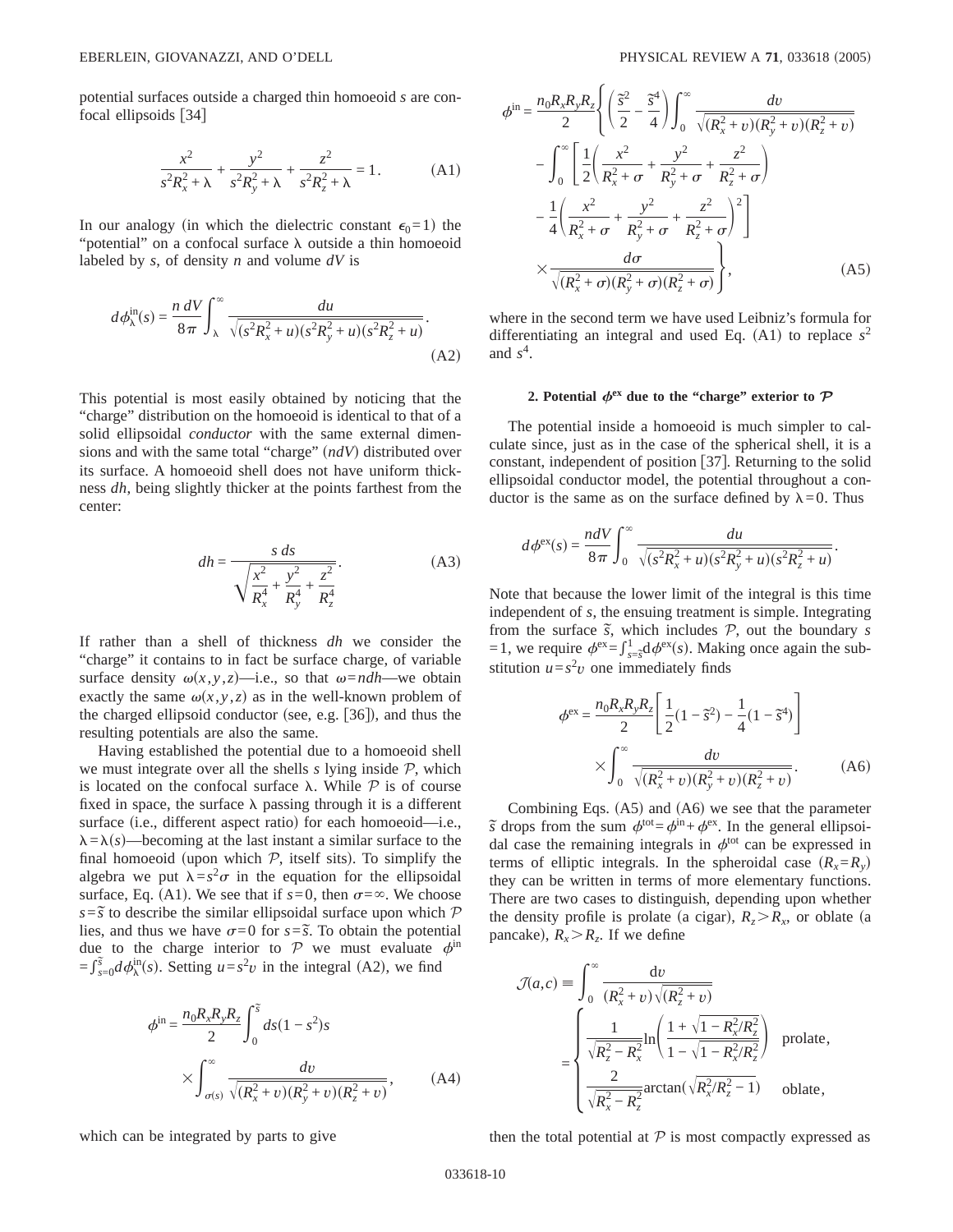$$
\phi^{\text{tot}} = \frac{n_0 R_x^2 R_z}{2} \left( \frac{\mathcal{J}}{4} + \frac{\rho^2}{2} \frac{\partial \mathcal{J}}{\partial (R_x^2)} + z^2 \frac{\partial \mathcal{J}}{\partial (R_z^2)} + \frac{\rho^4}{8} \frac{\partial^2 \mathcal{J}}{\partial (R_x^2)^2} + \frac{z^4}{3} \frac{\partial^2 \mathcal{J}}{\partial (R_z^2)^2} + \rho^2 z^2 \frac{\partial^2 \mathcal{J}}{\partial (R_x^2)} \frac{\partial^2 \mathcal{J}}{\partial (R_z^2)} \right)
$$
(A7)

and is identical to the Green's function result  $(14)$ . The relationship between the function  $\Xi$  defined in the Green's function approach and  $\mathcal J$  defined here is simply  $\mathcal J = \Xi / R_z$ .

#### **APPENDIX B: THE POTENTIAL OUTSIDE THE CONDENSATE**

The calculation of the potential at a point  $P$  outside the boundary of the condensate follows very similar lines to that presented above for a point inside. The main difference is that one no longer has to consider "charge" located exterior to  $P$ . The result is identical to Eq.  $(A7)$  except that the integral  $\mathcal J$  is now given by

$$
\mathcal{J}(a, c, \lambda) \equiv \int_{\lambda}^{\infty} \frac{dv}{(R_x^2 + v)\sqrt{(R_z^2 + v)}}
$$

$$
= \begin{cases} \frac{1}{\sqrt{R_z^2 - R_a^2}} \ln\left(\frac{\sqrt{\lambda + R_z^2} + \sqrt{R_z^2 - R_x^2}}{\sqrt{\lambda + R_z^2} - \sqrt{R_z^2 - R_x^2}}\right) & \text{prolate,} \\ \frac{2}{\sqrt{R_x^2 - R_z^2}} \arctan\left(\sqrt{\frac{R_x^2 - R_z^2}{\lambda + R_z^2}}\right) & \text{oblate,} \end{cases}
$$

where  $\lambda$  parametrizes an ellipse, confocal to the outer bound-

ary of the condensate, upon which the point  $P$  sits, and so obeys the quadratic equation  $\rho^2/(R_x^2 + \lambda) + z^2/(R_z^2 + \lambda) = 1$ . When solving for  $\lambda$  one should take the positive solution

$$
\lambda = \frac{\rho^2 - R_x^2 + z^2 - R_z^2}{2} + \frac{\sqrt{(\rho^2 - R_x^2 + z^2 - R_z^2)^2 + 4(\rho^2 R_z^2 + z^2 R_x^2 - R_x^2 R_z^2)}}{2}.
$$

Note that expressing the solution for the potential  $\phi$  in the form  $(A7)$  requires that when taking the derivatives with respect to  $R_x$  and  $R_z$ , then  $\lambda$  is to be treated as a constant and is *not* to be differentiated. On the other hand, when going on to calculate the dipolar potential outside the BEC,  $\Phi_{dd}$ =  $-C_{dd} \hat{e}_i \hat{e}_j \nabla_i \nabla_j \phi(\mathbf{r})$ , then  $\lambda$  *is* to be treated as a function of  $(\rho, z)$  and should be differentiated. This makes the exact expression for  $\Phi_{dd}$  outside the condensate complicated. However, in the limit  $\rho \ge R_x$ ,  $z \ge R_z$ , one may use the asymptotic result

$$
\phi^{\text{outside}} \sim \frac{N}{8\pi} \frac{(R_x^2 - R_z^2)(\rho^2 - 2z^2) + 14(\rho^2 + z^2)^2}{7(\rho^2 + z^2)^{5/2}}, \quad \text{(B1)}
$$

which turns out in practice to be remarkably accurate, even right up to the condensate surface, providing the condensate is not too aspherical (in which case the next terms in the multipole expansion should included).

- [1] W. Ketterle, D. S. Durfee, and D. M. Stamper-Kurn, in *Bose-Einstein Condensation in Atomic Gases*, Proceedings of the International School of Physics "Enrico Fermi," Course CXL, Varenna, 1998, edited by M. Inguscio, S. Stringari, and C. E. Wieman (IOS Press, Amsterdam, 1999), pp. 67–176.
- [2] F. Dalfovo, S. Giorgini, L. P. Pitaevskii, and S. Stringari, Rev. Mod. Phys. **71**, 463 (1999).
- [3] L. P. Pitaevskii, Sov. Phys. JETP, **13**, 451 (1961); E. P. Gross, Nuovo Cimento **20**, 454 (1961); J. Math. Phys. **4**, 195 (1963).
- f4g K. Góral, K. Rzążewski, and T. Pfau, Phys. Rev. A **61**, 051601 (2000); J.-P. Martikainen, M. Mackie, and K.-A. Suominen, *ibid.* **64**, 037601 (2001).
- [5] L. Santos, G. V. Shlyapnikov, P. Zoller, and M. Lewenstein, Phys. Rev. Lett. **85**, 1791 (2000).
- [6] P. M. Lushnikov, Phys. Rev. A  $66$ ,  $051601(R)$  (2002).
- f7g S. Giovanazzi, D. O'Dell, and G. Kurizki, Phys. Rev. Lett. **88**, 130402 (2002).
- f8g K. Góral, L. Santos, and M. Lewenstein, Phys. Rev. Lett. **88**, 170406 (2002).
- [9] S. Yi and L. You, Phys. Rev. A  $63$ , 053607 (2001).
- [10] K. Góral and L. Santos, Phys. Rev. A **66**, 023613 (2002).
- [11] D. H. J. O'Dell, S. Giovanazzi, and G. Kurizki, Phys. Rev. Lett. 90, 110402 (2003).
- [12] L. Santos, G. V. Shlyapnikov, and M. Lewenstein, Phys. Rev. Lett. 90, 250403 (2003).
- [13] S. Giovanazzi and D. O'Dell, Eur. Phys. J. D  $31$ , 439 (2004).
- [14] D. H. J. O'Dell, S. Giovanazzi, and C. Eberlein, Phys. Rev. Lett. 92, 250401 (2004).
- [15] K. Gross, C. P. Search, H. Pu, W. Zhang, and P. Meystre, Phys. Rev. A **66**, 033603 (2002).
- [16] M. Marinescu and L. You, Phys. Rev. Lett. **81**, 4596 (1998).
- $\lceil 17 \rceil$  S. Yi and L. You, Phys. Rev. A **61**, 041604 (2000).
- f18g S. Giovanazzi, A. Görlitz, and T. Pfau, Phys. Rev. Lett. **89**, 130401 (2002).
- [19] S. Yi and L. You, Phys. Rev. A  $67$ , 045601 (2003).
- [20] P. O. Schmidt, S. Hensler, J. Werner, A. Griesmaier, A. Görlitz, T. Pfau, and A. Simoni, Phys. Rev. Lett. **91**, 193201  $(2003).$
- [21] J. D. Weinstein, R. deCarvalho, C. I. Hancox, and J. M. Doyle, Phys. Rev. A 65, 021604 (2002).
- [22] S. Hensler and T. Pfau (private communication).
- [23] S. Giovanazzi, A. Görlitz, and T. Pfau, J. Opt. B: Quantum Semiclassical Opt. **5** S208 (2003).
- [24] J. D. Weinstein *et al.*, Nature (London) **395**, 148 (1998); J. M. Doyle and B. Friedrich, *ibid.* **401**, 749 (1999).
- [25] H. L. Bethlem, G. Berden, and G. Meijer, Phys. Rev. Lett. 83, 1558 (1999); H. L. Bethlem et al., *ibid.* 84, 5744 (2000); H. L. Bethlem et al., Nature (London) **406**, 491 (2000); H. L. Bethlem *et al.*, Phys. Rev. A 65, 053416 (2002).
- [26] M. W. Mancini, G. D. Telles, A. R. L. Caires, V. S. Bagnato, and L. G. Marcassa, Phys. Rev. Lett. 92 133203 (2004).
- [27] M. Greiner, C. A. Regal, and D. S. Jin, Nature (London) 426,